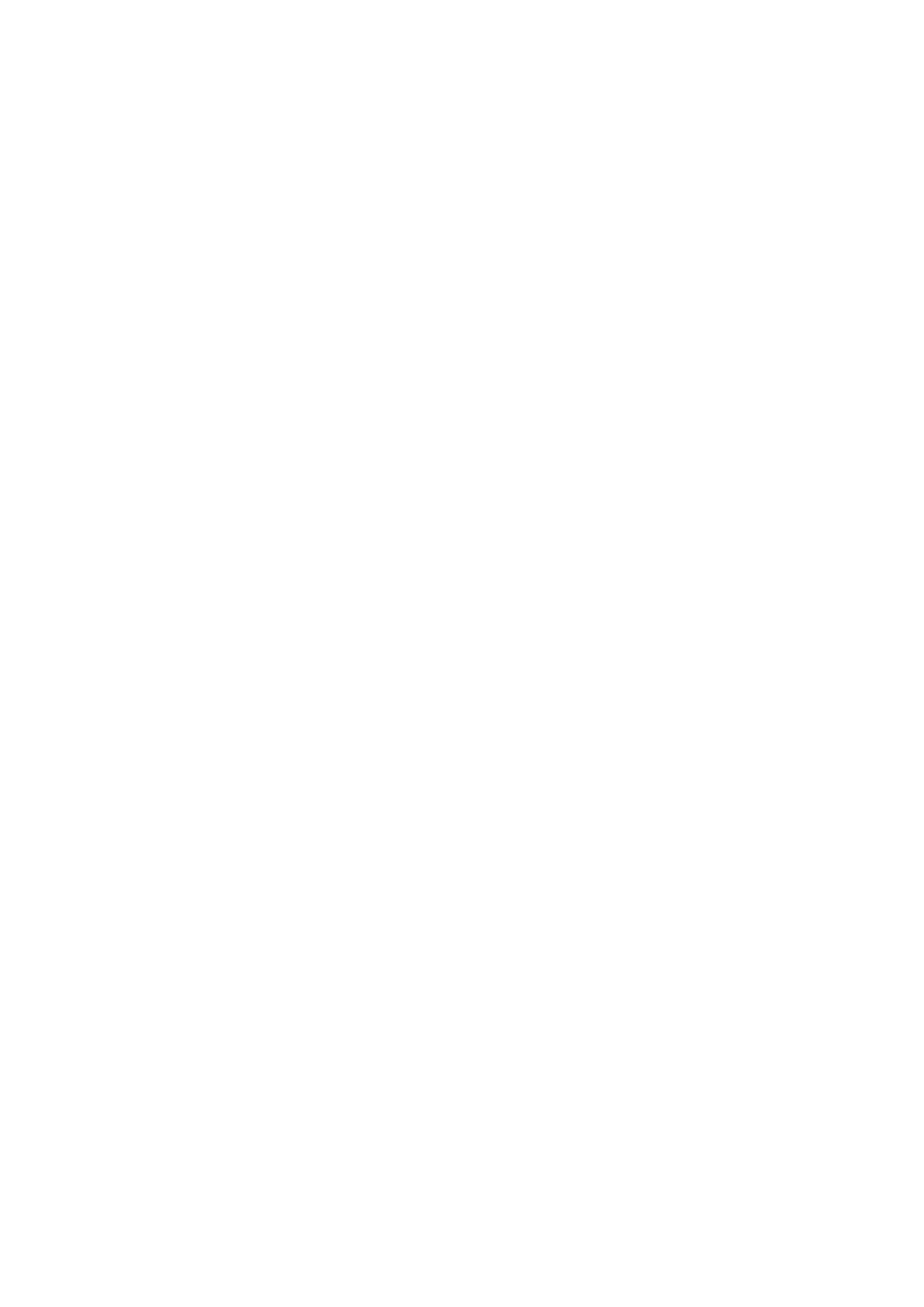# Antiquity in Popular Literature and Culture

Edited by

Konrad Dominas, Elżbieta Wesołowska and Bogdan Trocha

Cambridge **Scholars** Publishing

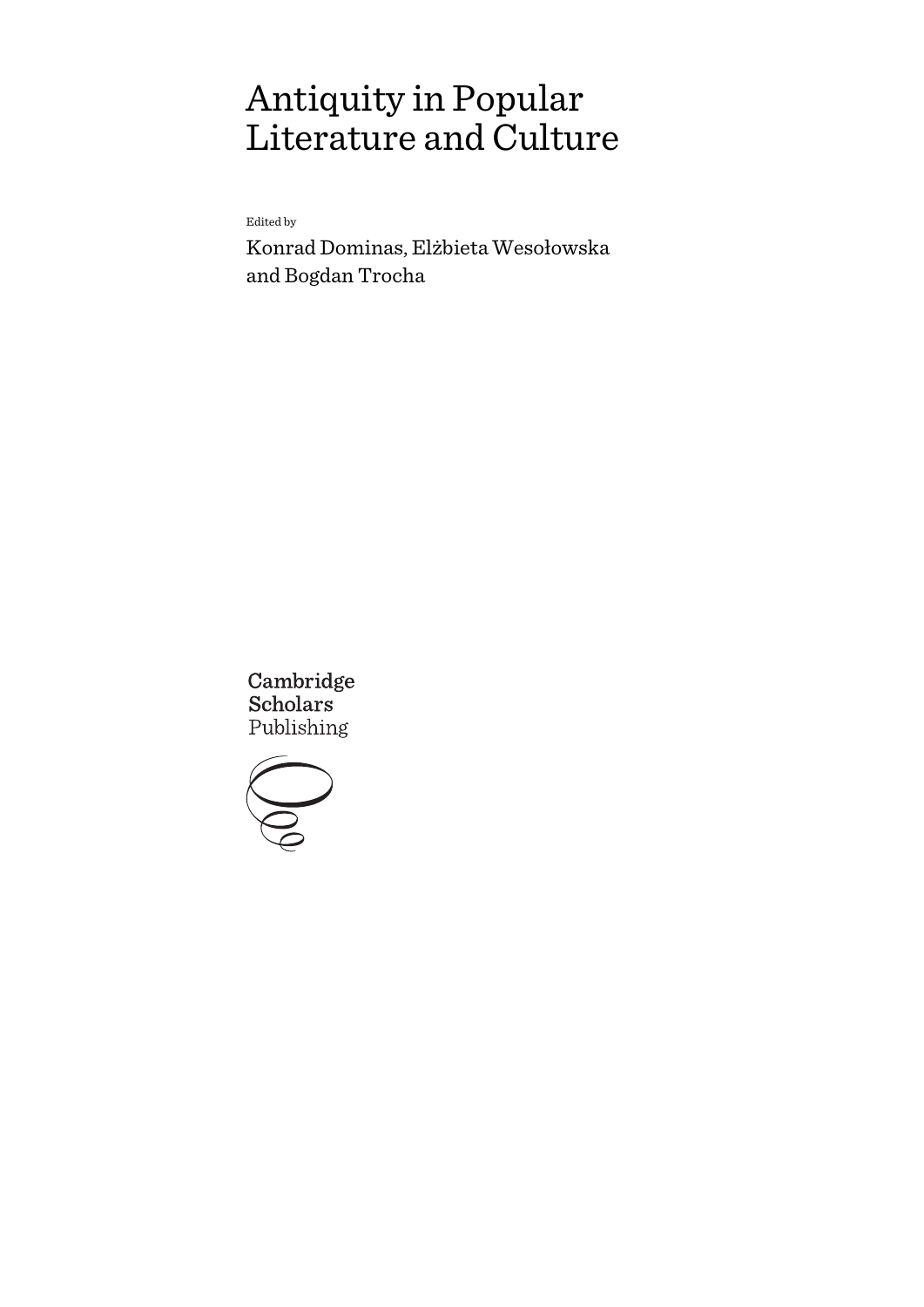Antiquity in Popular Literature and Culture

Edited by Konrad Dominas, Elżbieta Wesołowska and Bogdan Trocha

Academic review: Anna Gemra, Katarzyna Marciniak

This book first published 2016

Cambridge Scholars Publishing

Lady Stephenson Library, Newcastle upon Tyne, NE6 2PA, UK

British Library Cataloguing in Publication Data A catalogue record for this book is available from the British Library

Copyright © 2016 by Konrad Dominas, Elżbieta Wesołowska, Bogdan Trocha and contributors

All rights for this book reserved. No part of this book may be reproduced, stored in a retrieval system, or transmitted, in any form or by any means, electronic, mechanical, photocopying, recording or otherwise, without the prior permission of the copyright owner.

ISBN (10): 1-4438-9024-3 ISBN (13): 978-1-4438-9024-3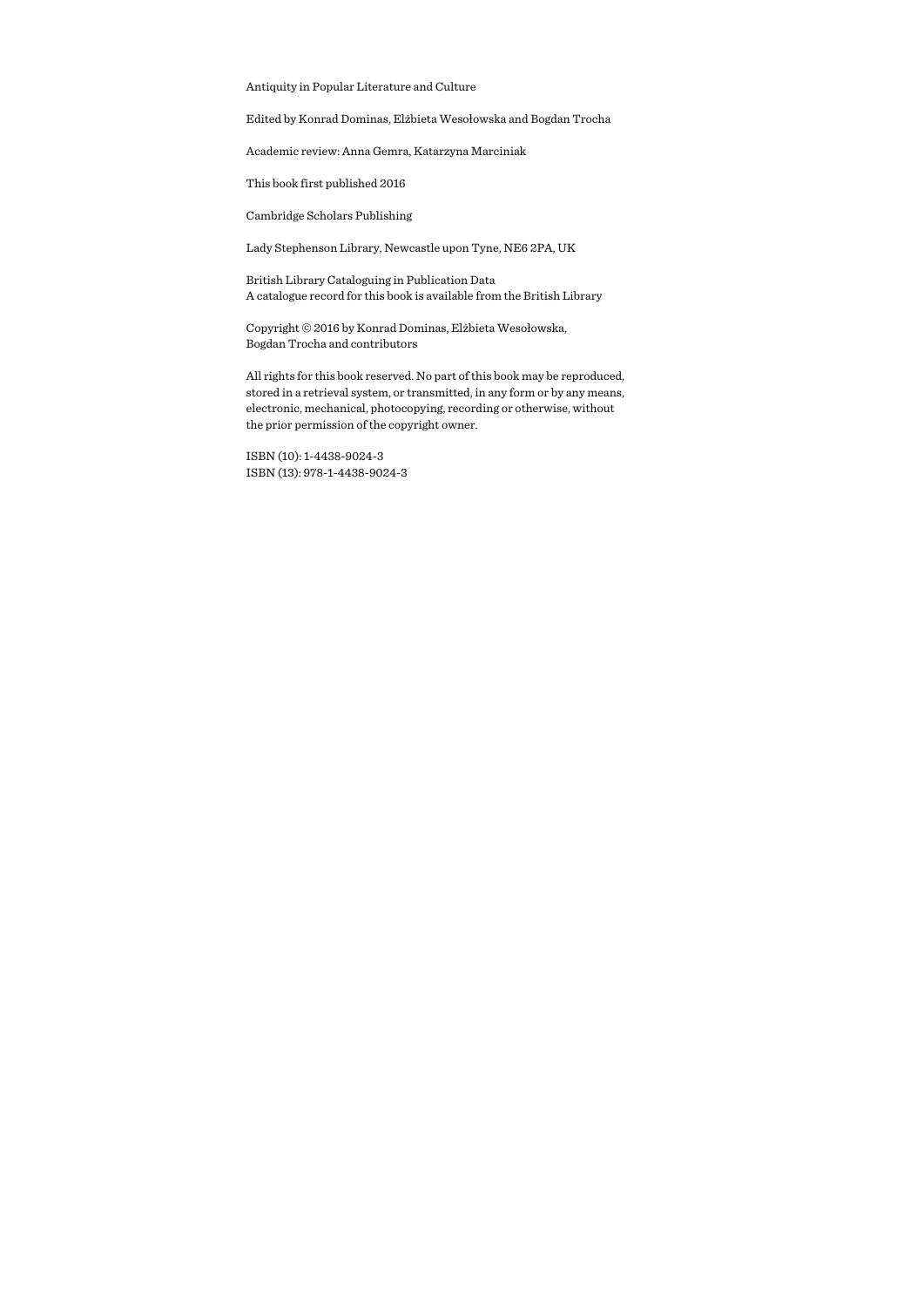## TABLE OF CONTENTS

| Martin M. Winkler                                                                                                                                          |
|------------------------------------------------------------------------------------------------------------------------------------------------------------|
| <b>Part I: Antiquity in Popular Literature</b>                                                                                                             |
| Antiquity Is Now: Modern Strands of the Mythical Method<br>Marek Oziewicz                                                                                  |
| Between the Clichés and Speculative Re-Narration: Features of Ancient<br>Bogdan Trocha                                                                     |
| What Undergoes Changes and What Remains Unchanged, or How<br>to Research Antiquity in Popular Literature and Culture on the Model<br><b>Konrad Dominas</b> |
| Karol Zieliński                                                                                                                                            |
| Olympus Shown by Grzegorz Kasdepke and Katarzyna Marciniak,<br>or How We Should Present Mythology to the Youngest Audience 65<br>Monika Miazek-Męczyńska   |
| The Gladiatorial Games in <i>Hunger Games</i> by Suzanne Collins:<br>Zofia Kaczmarek                                                                       |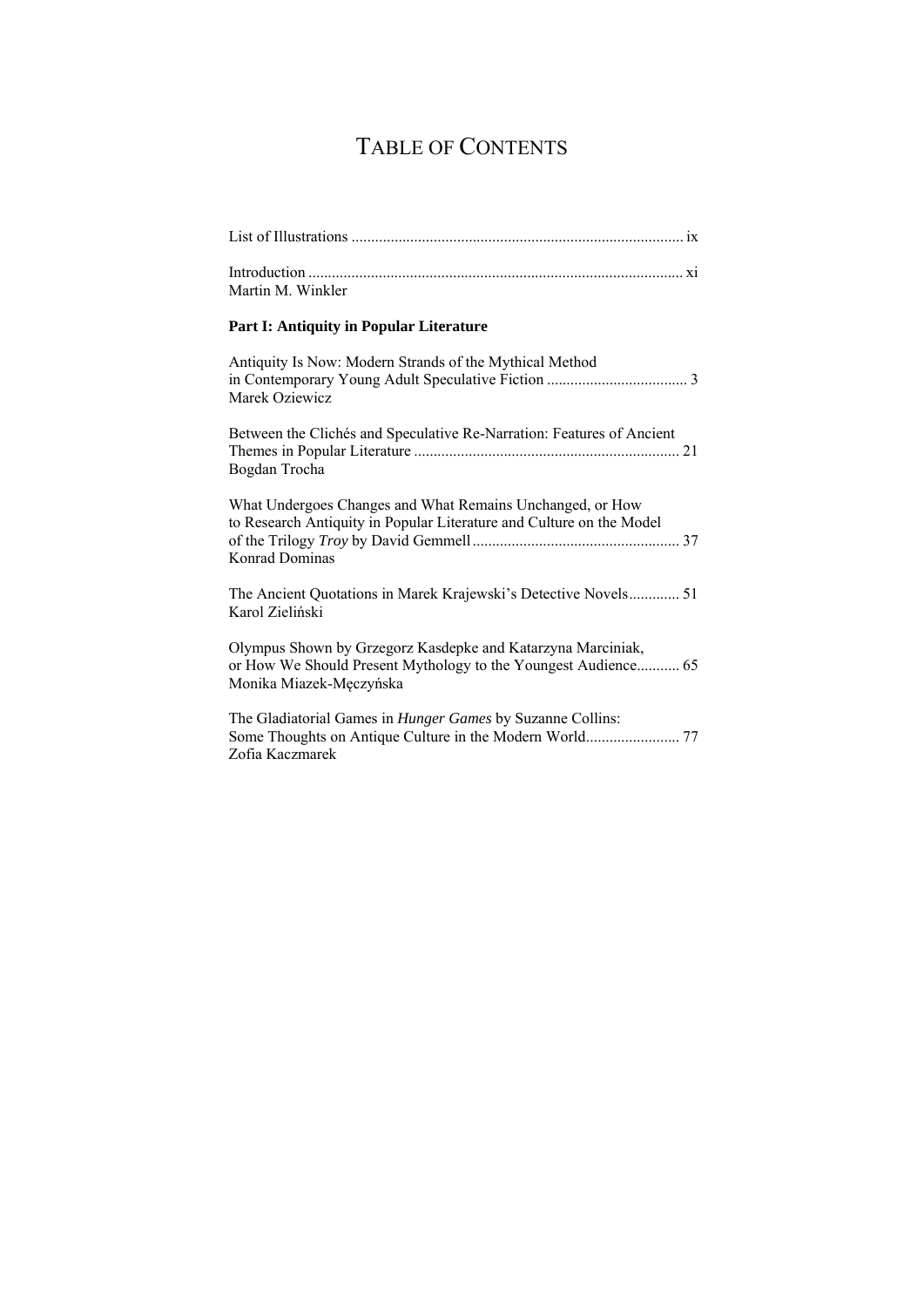#### Part II: Antiquity in Popular Culture

| Nec Hercules Contra Plures: What Popular Culture Does<br>Anna Gemra                 |
|-------------------------------------------------------------------------------------|
| Aleksander Wojciech Mikołajczak                                                     |
| Ancient Topics in Anti-Napoleonic Caricature (1796-1821)  127<br>Agnieszka Fulińska |
| Sacrum Versus Profanum: The Reception of Holy Mountain Athos<br>Rafał Dymczyk       |
| C://Hercules in Computer Games/A Heroic Evolution  177<br>Sylwia Chmielewska        |
| Pop-Pharaohs - "Reversed Pharaohs": Remarks on the Carnivalized<br>Leszek Zinkow    |
| Egyptianizing Motifs in the Products of Popular Culture Addressed<br>Filip Taterka  |
| Part III: Antiquity in the Cinema                                                   |
| In Theatro Cinematographico Latine Loquentes: Latin in Modern<br>Ewa Skwara         |
| Mary R. McHugh                                                                      |

A Thrill for Latinists: Latin Language in Contemporary Horror Films... 255 Radosław Piętka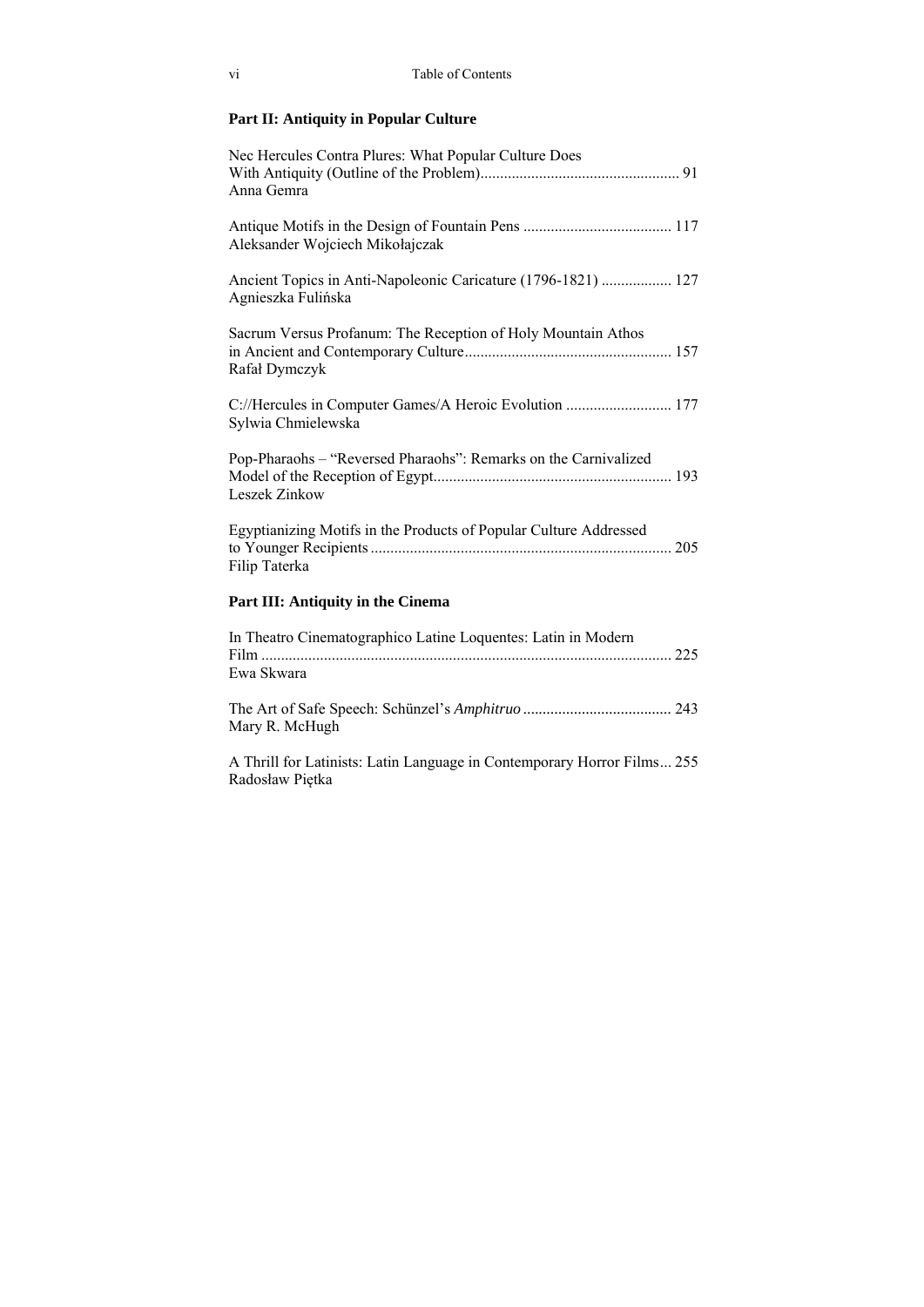| Antiquity in Popular Literature and Culture                                                 | V11 |
|---------------------------------------------------------------------------------------------|-----|
| The Wise Road-Builders and the Empire of Evil: The Image of Ancient<br>Aleksandra Kleczar   |     |
| The Oedipus Myth in Selected Films: Antiquity and Psychoanalysis  287<br>Mateusz Stróżyński |     |
| Ancient Rome, Anything Goes: Creating Images of Antiquity<br>Maria Gierszewska              |     |
|                                                                                             |     |
|                                                                                             |     |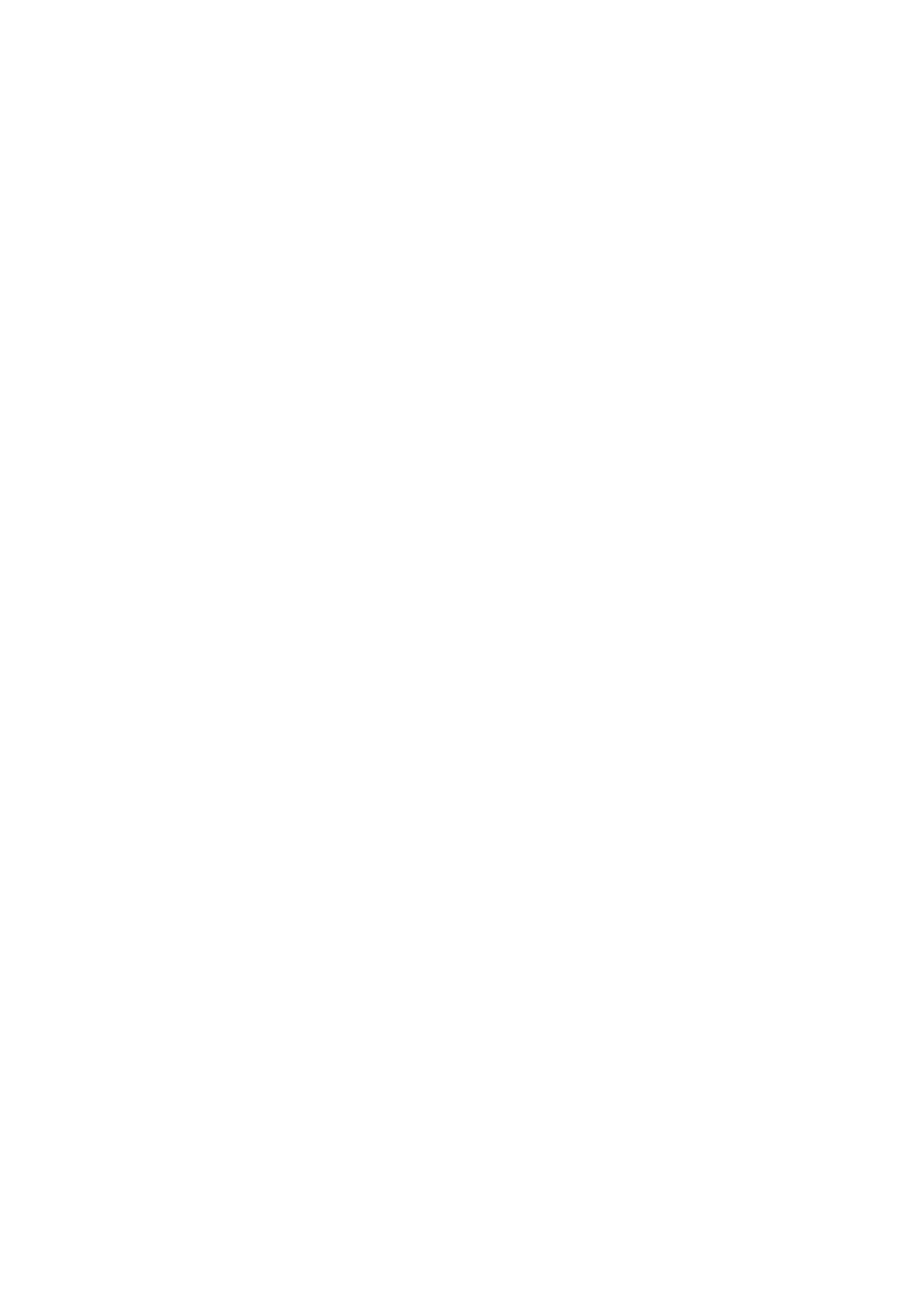### LIST OF ILLUSTRATIONS

Fig. 2-1.

The opening screen from the game *Hercules – Slayer of the Damned* (1988).

Fig. 2-2. Hercules in Kingdom Hearts Re: Chain of Memories (2007).

Fig. 2-3. Hercules and Kratos in *God of War III* (2012).

Fig. 3-1.

A frame from *American Horror Story*, season 3, episode 2: *Boy Parts* (director: Michael Rymer, USA 2013).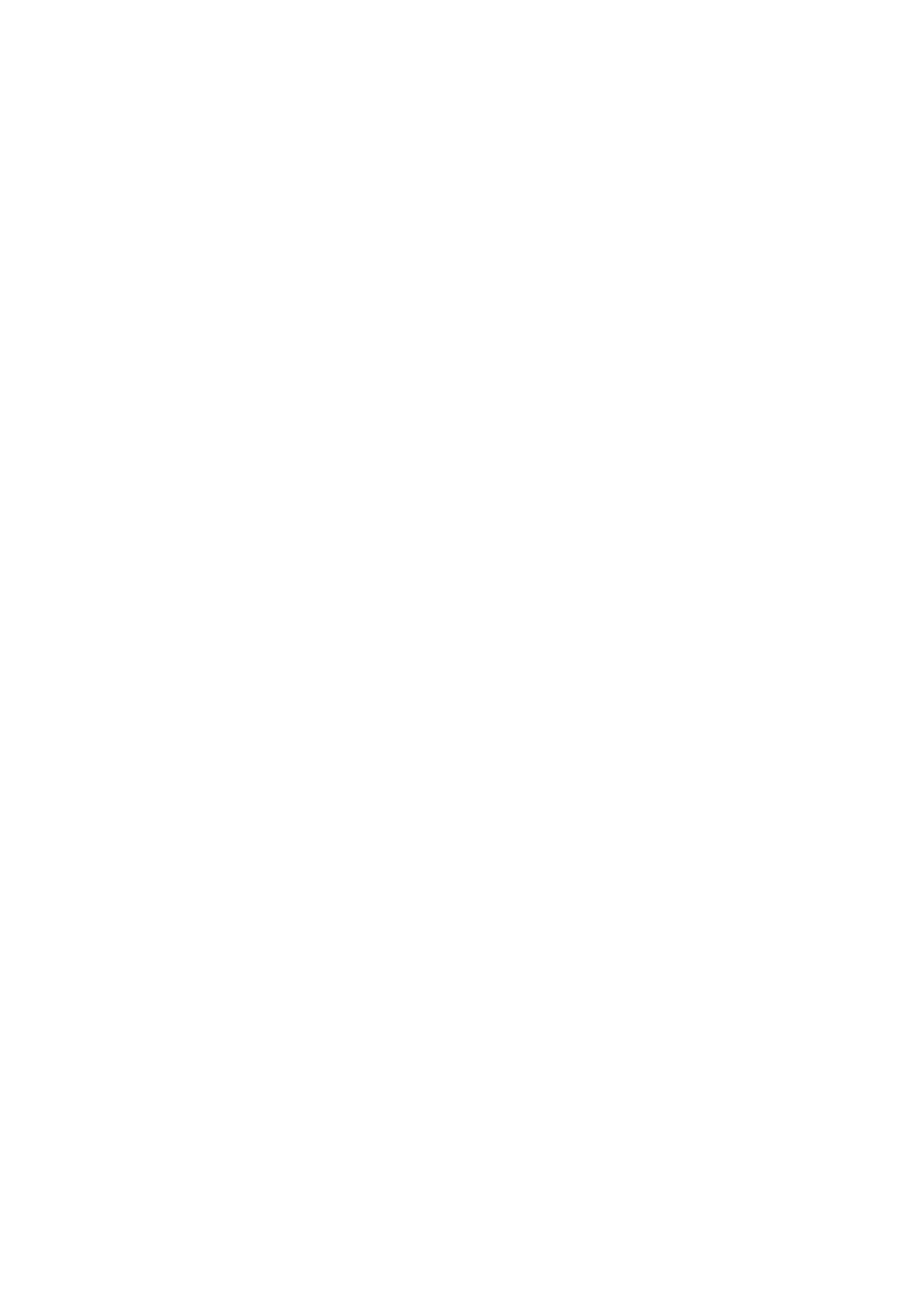### **INTRODUCTION**

### MARTIN M. WINKLER GEORGE MASON UNIVERSITY

While antiquity exists for us, we, for antiquity, do not. We never did, and we never will. This rather peculiar state of affairs makes our take on antiquity somewhat invalid….We look at antiquity as if out of nowhere.

 With these arresting words Nobel Prize laureate Joseph Brodsky began his 1994 essay "Homage to Marcus Aurelius" (Brodsky 1995: 267). The point Brodsky made in his first two sentences is undeniably true, but it is not something that classical scholars and teachers or students of Greece and Rome spend much if any time contemplating. There may well be rather a peculiar state of affairs in regard to our interest in antiquity, which is of a dual nature. It concerns, first, antiquity itself and for its own sake: its history, sciences, philosophy, literature, art, and culture. Secondly, it concerns the continuing importance of antiquity for civilization ever since the fall of Rome or, if you prefer the bigger picture, the fall of Byzantium. But is it correct to say that our take on the past is invalid, even if only somewhat invalid, and, by extension, incorrect or false? Do we really look at antiquity as if from nowhere or as if we had no *terra firma* under our feet? To paraphrase Archimedes, have we no firm place to stand on, even if we do not intend to move the earth, or even antiquity, from where we are? Do we not instead have for our aides or guides reliable predecessors: countless generations of scholars extending as far back as Aristarchus or the Presocratics, to name only a couple of obvious examples? In fact, we do. (Pfeiffer 1968 and Reynolds and Wilson 2013 are classic works on this subject.) We might not even be far wrong if we considered Homer one of the first archaeologists (in the term's literal meaning) of antiquity, if there actually was an individual Homer of the kind the Greeks and Romans believed in. The multi-volume series of publications titled *Archaeologia Homerica* practically tells us so, as do all manner of commentators on the Homeric epics. And, to call on Archimedes the scientist once again for an analogy, is not the entire history of classical and postclassical scholarship and all the fields it touches a kind of intellectual screw, a means with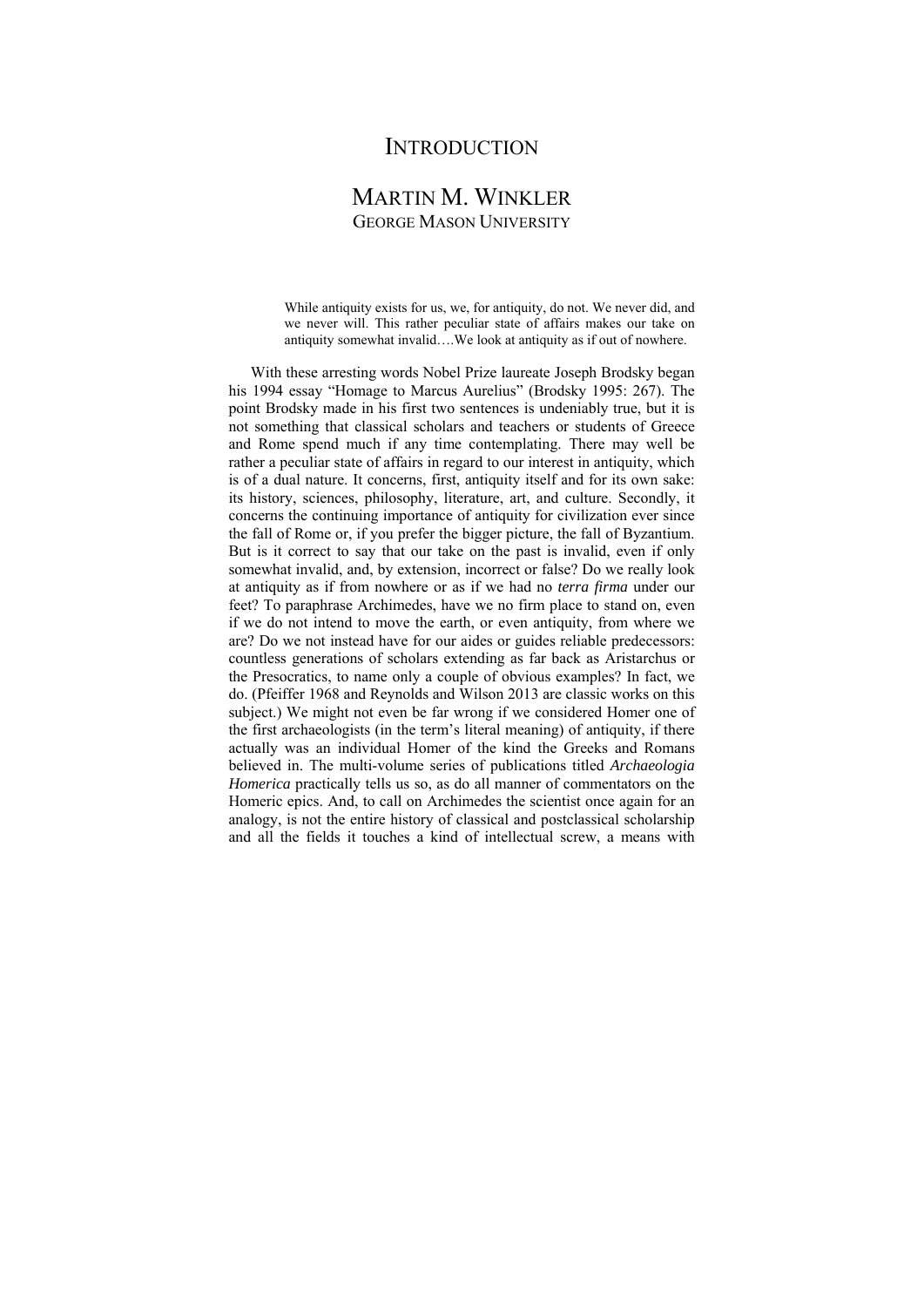#### xii Introduction

which we can raise the level of our understanding of antiquity's greatness and complexity and, in the process, make our take on antiquity or at least on its continuing influence much less invalid and even worthwhile? Only Beckmessers (but not Brodsky, I am certain) are likely to answer with a resounding *No!* Or are we facing here a kind of scholarly revival of the Quarrel of the Ancients and the Moderns? (On this now Norman 2011.) If we are, this would hardly be the place to continue the debate. But I believe that this *is* the place to remind ourselves of what one of the Ancients who may well have been a Modern to his contemporaries and to himself, at least to a certain degree, said on this subject about two millennia ago.

 In Horace's *Epistles* 2.1, an open letter addressed to Emperor Augustus, we find traces of a debate about the Ancients, the Greeks, and their Modernizers, the Romans. (I have adduced Horace's eloquent and sensible perspective on the old and the new in different but not unrelated contexts : Winkler 2009: 68-69 and 2010: 161-162 and 175-176.) Horace writes that those who disdain recent adaptations of works by revered and usually long-dead authors, especially Homer, and who judge nothing to be comparable to the old masters are in serious error. Their judgment is wrong because it is no more than a prejudice against anything modern. "I find it offensive," says Horace, "when something is criticized...merely because it is new." Blind adherence to everything ancient and quick condemnation of everything modern denies the great authors of the past one of their most important achievements, which is the creation of a neverending tradition of influence. As Horace points out: "If the Greeks had hated anything new as much as we do now, what would now be old?" (Horace, *Epistles* 2.1.76-78 and 90-91; my translations). Horace previously observed in this letter that the earliest works of the Greeks are the greatest of all, so the attitude with which he takes issue, had it prevailed, would have stopped any literary creativity since the time of Homer dead in its tracks.

 That such was not the case is due to two main factors. One is the flexibility and adaptability of myth, the earliest and perhaps greatest source of subject matter in the ancient literary and visual arts. The other is the Greek and Roman view of artistic creativity, which is best described in the Latin terms *imitatio* and *aemulatio*. Poets' creative imitation of, and intellectual competition with, their predecessors ensure the presence of the Ancients among the Moderns without any anxiety of influence. (I borrow this well-known phrase from Bloom 1997.) As Manilius, another Augustan poet, said about Homer: "Posterity has led all the springs flowing from his [Homer's] mouth into its own poetry and so has dared to distribute [one] stream into [many, if smaller] clear rivers" (Manilius,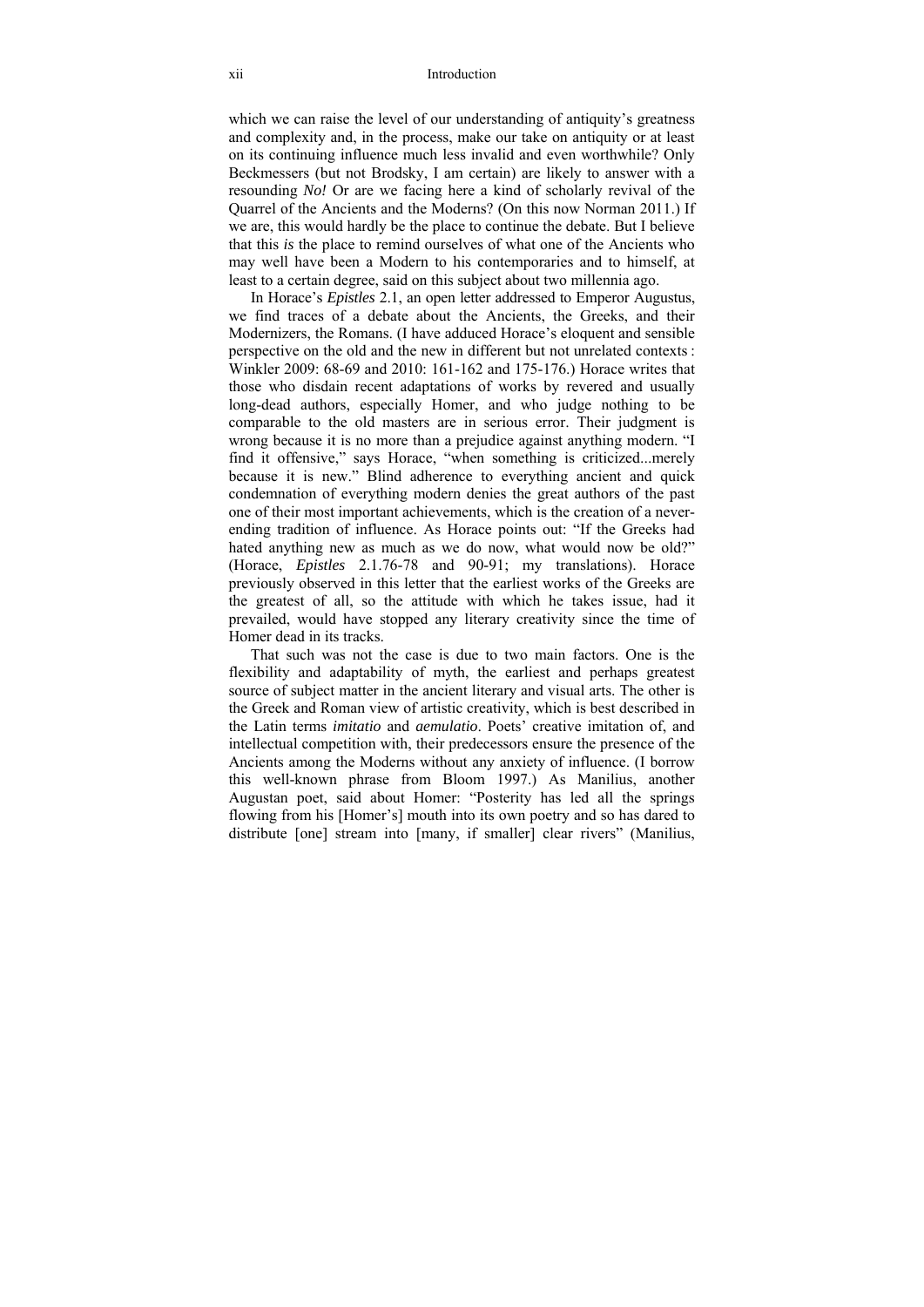*Astronomica* 2.8-10; my translation). We may compare another image drawn from the natural world that has been adduced by one of our own contemporaries. Wolfgang Petersen, director in 2004 of the Hollywood epic *Troy*, said about Homer, the *Iliad*, and its tradition: "If there is something like a tree of storytelling, on which each book, each film, is a tiny leaf, then Homer is its trunk" (Kniebe 2004, my translation; on the film: Winkler [ed.] 2007 and 2015).

 Horace was outspoken in his attack on the self-appointed keepers of the classical flame. In his *Epistle* he reveals a decidedly modern outlook. But Horace was not in the least disdainful of the Ancients and did not deny them their high standing. Virtually all his works, most famously the *Odes*, illustrate how elegantly Horace balanced the old and the new. In this he could be our model, pointing us to an open-minded appreciation of both. Yes, antiquity does exist for us. Nor, *pace* Brodsky, do we look at it quite as if from nowhere. Even so, how we see it depends at least as much on ourselves as it does on the Ancients. Nor is what we say about antiquity ever the last word. *Panta rhei*: Heraclitus' famous apothegm applies to the works of scholars in any field and of any era just as well. Their endeavors might be – *sit venia lusui* – invalid, but they are not entirely invalid. Their readers, of course, will have the last word on the degree to which they are or are not.

*Spiritus flat ubi vult academicus*. It seems evident that the study of antiquity and the study of antiquity's persistence will continue to dare to be distributed *ubique terrarum*. This pleasing circumstance was exemplified in January, 2014, at the Adam Mickiewicz University in Poznań, an institution named after Poland's influential nineteenth-century epic and lyric poet. As part of an ongoing series of such academic meetings, the university hosted the Seventh International Conference on Fantasy and Wonder (FANCUD 7 to the cognoscenti). Its topic was *Antiquity in Popular Literature and Culture*. Several of the papers given in Poznań appear in this volume in revised form. They demonstrate – of course not exhaustively; no one volume could – the continuing presence of the past or, to put it slightly differently, the importance of the past in the present and, by extension, for the future. The variety of topics to be encountered in these pages is but one illustration of what Horace and Manilius, two representative voices from the past, and Brodsky and Petersen, two exemplars from the present, will have had in mind.

 *Domine, quo vadis?* St. Peter's question to Jesus and the latter's reply (*venio iterum crucifigi*) during Emperor Nero's persecution of Christians in 64 A.D. have been well known since the late nineteenth century through the title of Poland's most famous novel set in antiquity, Henryk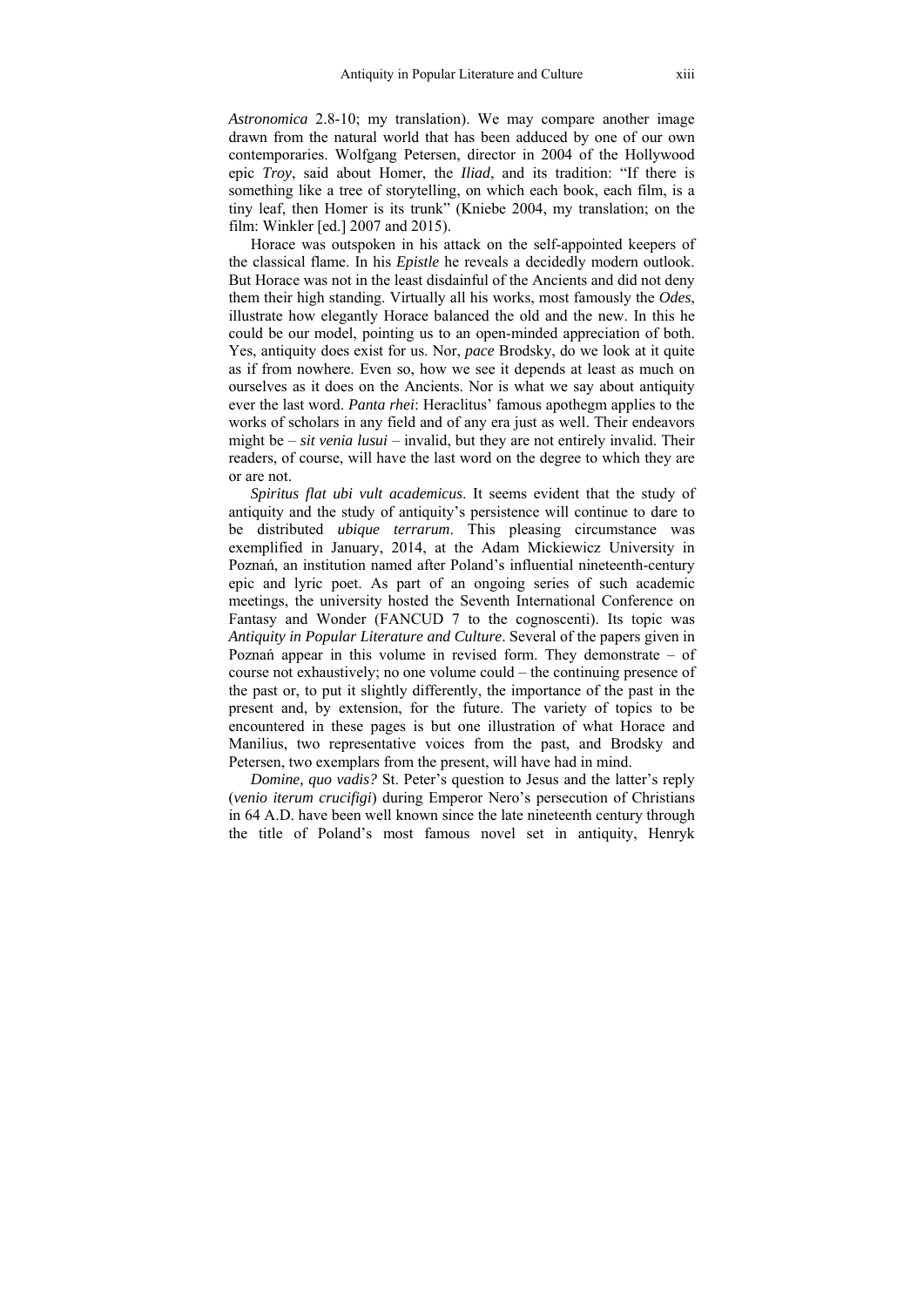Sienkiewicz's *Quo Vadis* (1895). Its eventual adaptations to the screen – three times in Italy (1912, 1925, 1985), once in the U.S. (1951), and once in Poland itself (2001) – have kept the legend of Peter's encounter with Jesus alive even more than the novel could have done. (Zwierlein 2010 examines the textual variants, e.g. *quo venis* for *quo vadis*, in the sources. On the films: Scodel and Bettenworth 2009.) So it may be fitting for me to conclude with a rhetorical question and answer that adapt the original exchange to the occasion of the Poznań conference from the temporal perspective of its participants:

#### ANTIQVITATIS FAVTORES, QVO VADITIS?

VENIMVS ITERVM EXPLICARE MAGNIQVE AESTIMARE NONNVLLAS RES GRAECAS ET ROMANAS IN VRBE POSNANIA ANNO MMDCCLXVII A.V.C. **FELICITER** 

#### **Bibliography**

- Bloom, Harold. *The Anxiety of Influence: A Theory of Poetry*. 2nd ed. Oxford: Oxford University Press, 1997.
- Brodsky, Joseph. "Homage to Marcus Aurelius." In *On Grief and Reason: Essays*, 267-298. New York: Farrar Straus Giroux, 1995.
- Kniebe, Tobias. "Homer ist, wenn man trotzdem lacht: 'Troja'-Regisseur Wolfgang Petersen über die mythischen Wurzeln des Erzählens und den Achilles in uns allen." *Süddeutsche Zeitung*, May 11, 2004. http://www.sueddeutsche.de/kultur/petersen-interview-homer-ist-wennman-trotzdem-lacht-1.429599. Accessed May 24, 2014.
- Norman, Larry F. *The Shock of the Ancient: Literature and History in Early Modern France*. Chicago: University of Chicago Press, 2011.
- Pfeiffer, Rudolf. *History of Classical Scholarship*. Vol. 1: *From the Beginnings to the End of the Hellenistic Age*. Oxford: Clarendon Press, 1968.
- Reynolds, L. D., and N. G. Wilson. *Scribes and Scholars: A Guide to the Transmission of Greek and Latin Literature*. 4th ed. Oxford: Oxford University Press, 2013.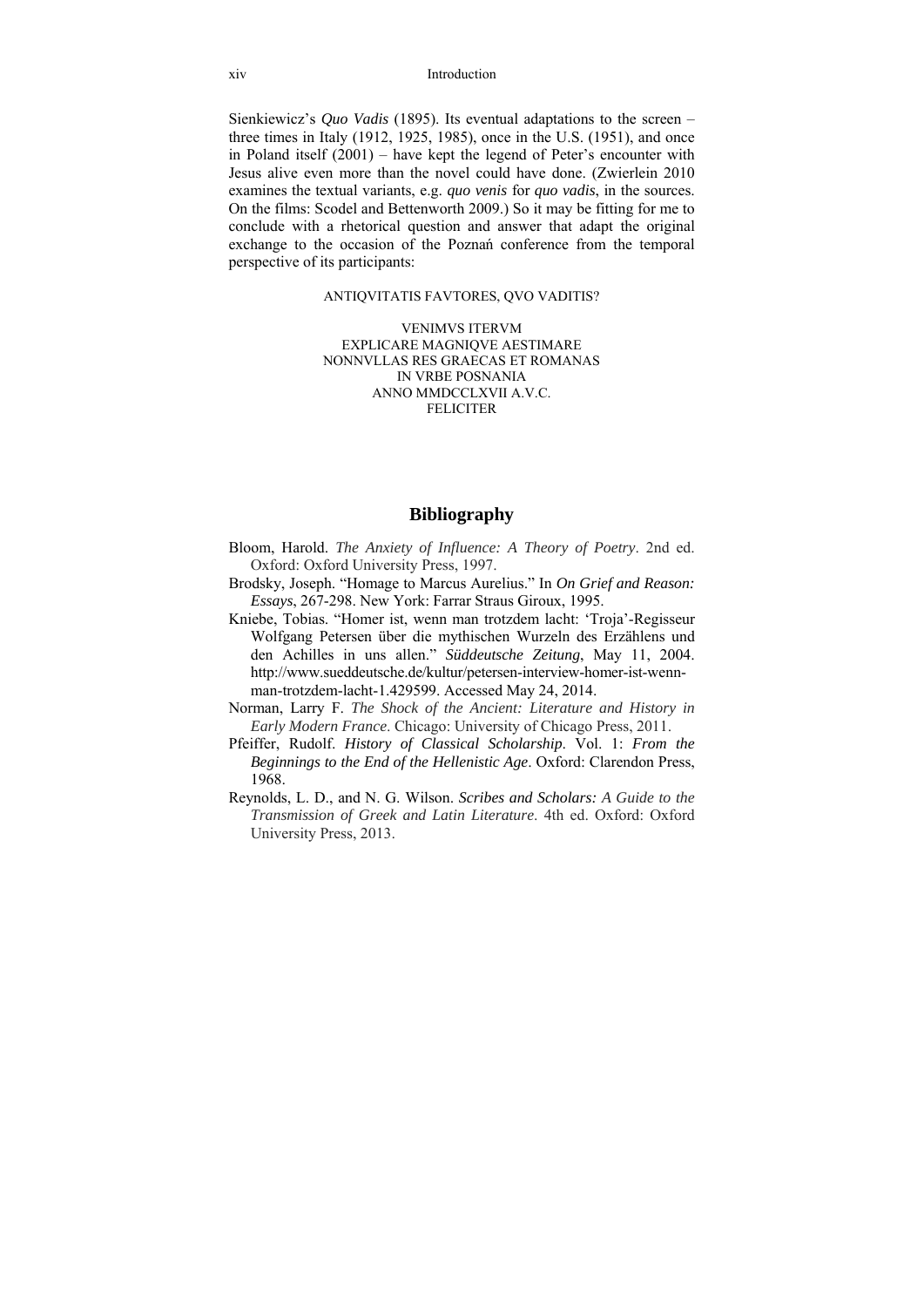- Scodel, Ruth, and Anja Bettenworth. *Whither* Quo Vadis? Malden, MA; Oxford: Wiley-Blackwell, 2009.
- Winkler, Martin M. (ed.). Troy*: From Homer's* Iliad *to Hollywood Epic*. Oxford: Blackwell, 2007.
- —. *Cinema and Classical Texts: Apollo's New Light*. Cambridge, UK: Cambridge University Press, 2009; rpt. 2012.
- —. "Leaves of Homeric Storytelling: Wolfgang Petersen's *Troy* and Franco Rossi's *Odissea*" / "Foglie di narrazione omerica: *Troy* di Wolfgang Petersen e l'*Odissea* di Franco Rossi." In *Omero mediatico: Aspetti della ricezione omerica nella civiltà contemporanea*, edited by Eleonora Cavallini. 2nd ed. Bologna: D.u.press, 2010. 153-163 / 165- 177.
- —. (ed.). *Return to* Troy*: New Essays on the Hollywood Epic*. Leiden: Brill, 2015.
- Zwierlein, Otto. *Petrus in Rom: Die literarischen Zeugnisse mit einer kritischen Edition der Martyrien des Petrus und Paulus auf neuer handschriftlicher Grundlage*. 2nd ed. Berlin; New York: Walter de Gruyter, 2010.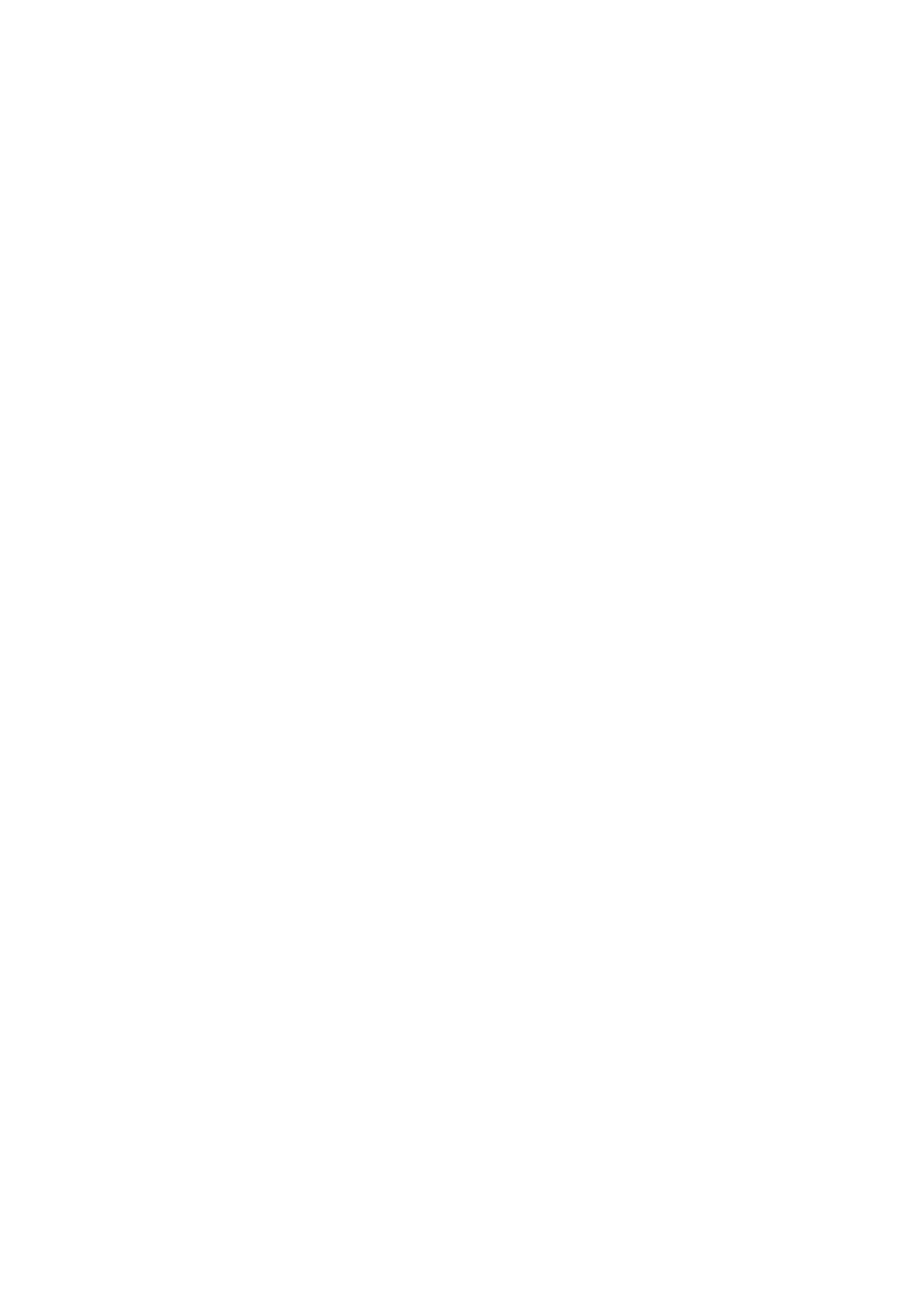## **PART I:**

# **ANTIQUITY IN POPULAR LITERATURE**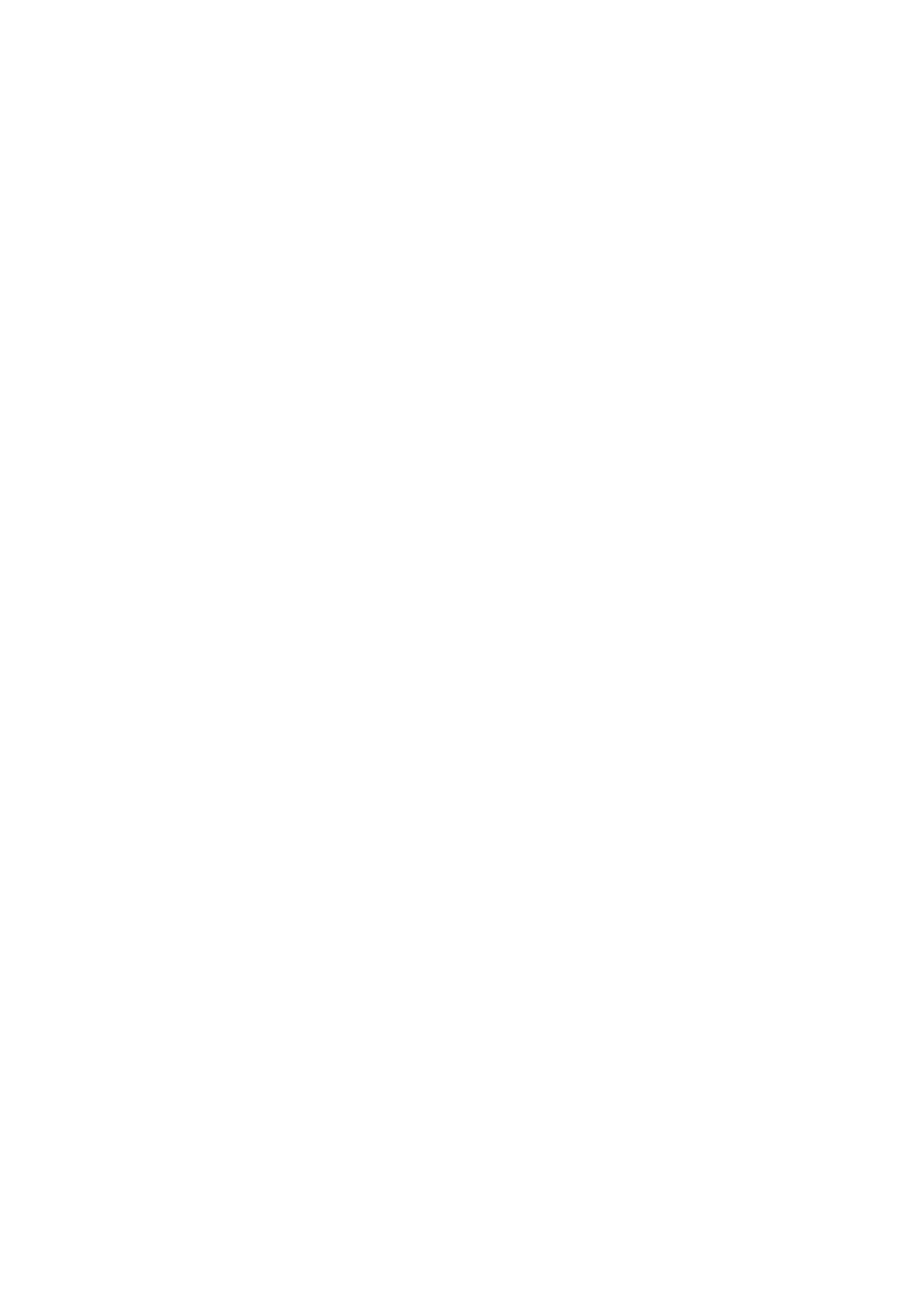### ANTIQUITY IS NOW: MODERN STRANDS OF THE MYTHICAL METHOD IN CONTEMPORARY YOUNG ADULT SPECULATIVE FICTION

### MAREK OZIEWICZ UNIVERSITY OF MINNESOTA

**Abstract**: This chapter looks at the most common uses of the trope of antiquity in modern YA fantasy and science fiction and theorizes them as strands of what T.S. Eliot once dubbed as "the mythical method." It identifies two strategies used by authors of speculative fiction – ancient locations and ancient presence – and examines one framing device representative of each strategy: the moving center and the ancient wisdom. The analysis draws on examples of literary and filmic narratives. It suggests why the "Antiquity is Now" concept has become central to many works of contemporary speculative fiction and seeks to account for its continuing appeal to the  $21<sup>st</sup>$  century audience.

The resilience of myth and mythic structures in literature has been the delight of readers and a despair of commentators. From Church fathers and their medieval successors through Enlightenment philosophers and their  $20<sup>th</sup>$  century heirs, the big question has been why stories reflecting beliefs that died out millennia ago continue to appeal to modern readers<sup>1</sup>. How is it that something that can mean many things at the same time (Honko 1984: 41ff) has provided a repository of ideas on which the European nations have built much of their own cultural lores and conceptual structures? The rise of anthropology, folkloristics, fairy tale studies, linguistics and psychology – all of them products of the positivistic  $19<sup>th</sup>$ century – were informed, among others, by the desire to explain how myths have exercised an unbroken authority over the European imagination and what should replace them in a more rational age.

Among the many delightful problems with myth, one that has especially frustrated scholars has been that myth makes something ancient and bizarre appear modern and relevant. In the words of Brian Attebery, myth's elaborations make "ancient and powerful symbolic structures available to modern readers" (Attebery 2014: 5). This notion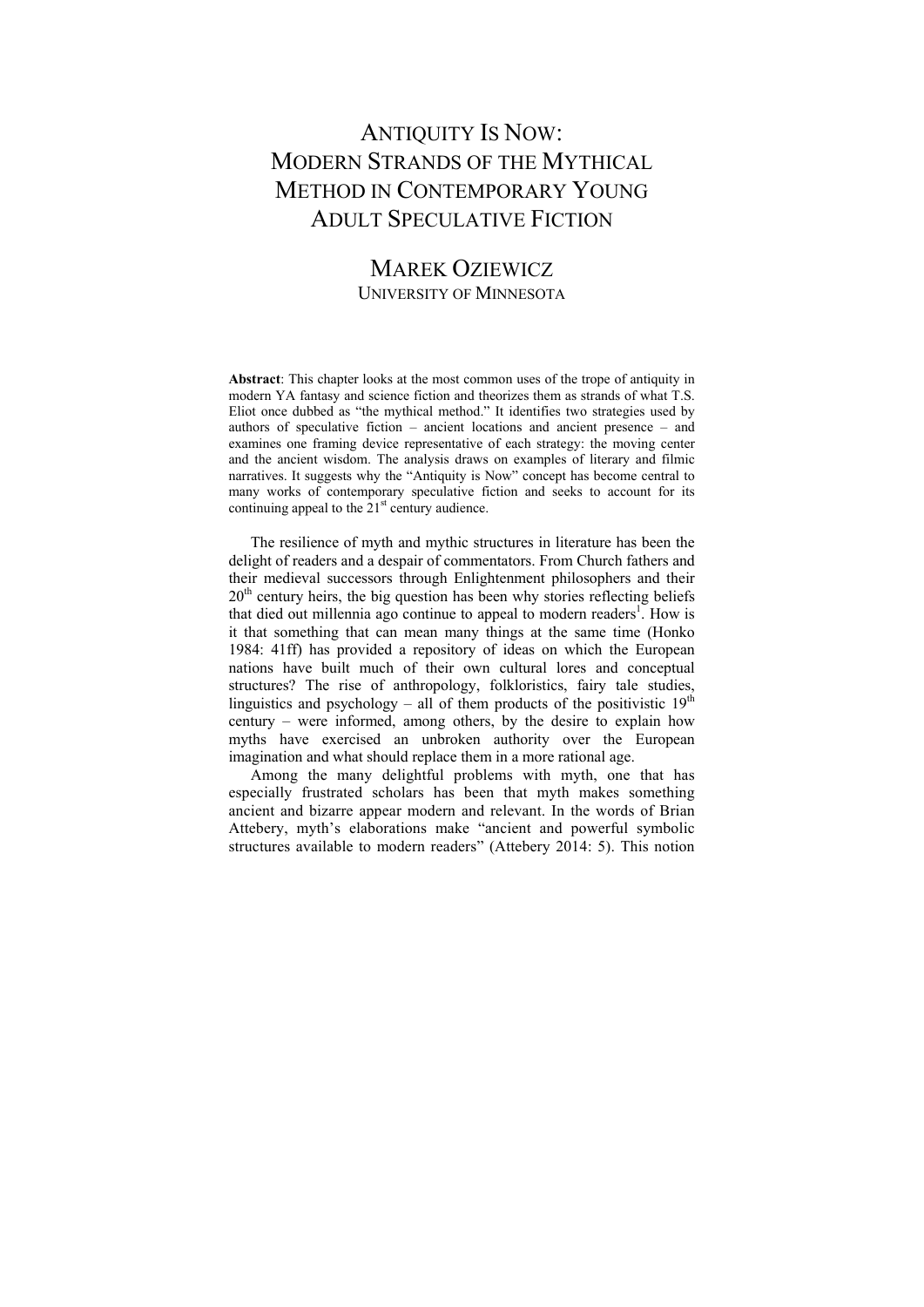offends the Enlightenment's most cherished conviction about the hegemony of reason and questions a conceptual system built upon it, in which myth is synonymous with what is ancient, irrational, and ought to be long dead<sup>2</sup>. Yet, instead of becoming obsolete, myth has remained a persistent and pervasive force in the modern age. In the past century, boosted by the explosion of speculative fiction, the impact of myth has actually grown.

Although literary uses of myth are always appropriations, one possible explanation for the currency of myth in modern literature can be found in T.S. Eliot's 1923 review of James Joyce's *Ulysses*. In this often-quoted piece Eliot identified "the mythical method" as a way to create "a continuous parallel between contemporaneity and antiquity." The benefit of this method, Eliot asserted, is that authors who build on myth are able to order, shape and give significance "to the immense panorama of futility and anarchy which is contemporary history." In other words, they can make the modern world "possible for art" (Eliot 1975: 177). To Eliot and his contemporaries who saw the collective suicide of the West as it putrefied in the trenches of WWI, the mythical method was a means to reinvent the novel form. A sort of "ancient stay against the present chaos," the mythical method soon became widely adopted in fantasy and evolved into what can best be described today as

a publishing author's practice of taking an ancient or received myth, legend, or traditional, archetypal, or historical story … as the skeleton or organizing principle or scaffold or template or infrastructure or pentimento for a narrative or plot that is both ostensibly self-standing and in some sense 'modern,' or more contemporary, and yet can be mapped onto a kind of archaeological other original. (Nohrnberg 2011: 21)

The archeological original that Nohrnberg refers to here is an anchoring in antiquity; an anchoring that in narrative fiction is possible only through reference to elements from stories – characters, settings, plotlines and motifs – that are recognized for their ancient provenance. Thus the question Eliot's mythical method begs – what, really, is myth? – is also a question that can be asked about antiquity.

The answer is far from simple. Just as myth is an open-ended category, impossible to be contained in an unequivocal definition, so too antiquity is a stretchable construct. When seen through the European lens, antiquity refers primarily to the Greek and Roman period, but that is not the case in other contexts. For example, editors of the journal *American Antiquity*, published by the Society for American Archeology, identify antiquity as a period in history of North America rather than Europe. Including essays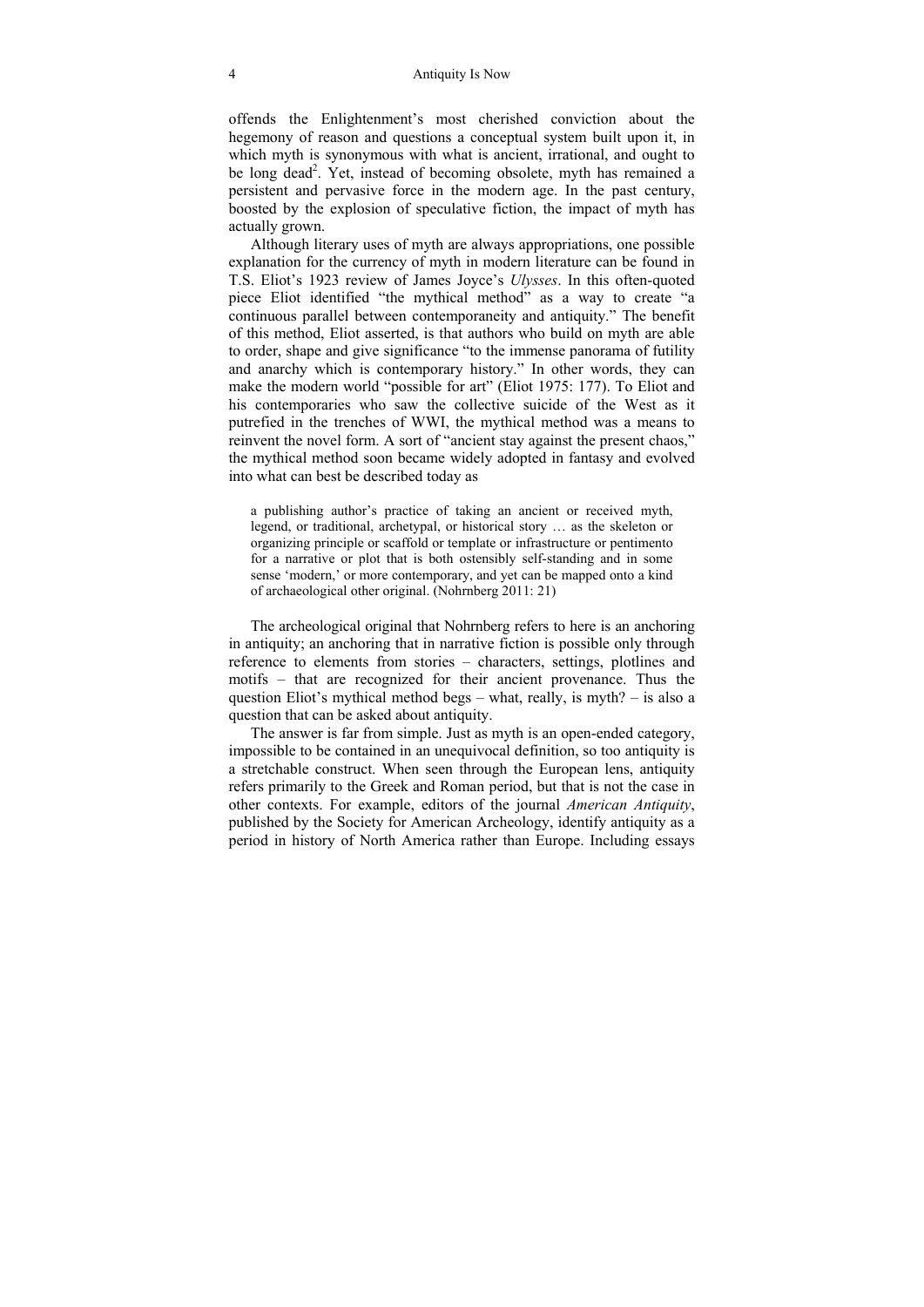#### Marek Oziewicz 5

ranging from those on Clovis bison hunting to those on removal of the Potawatomi of northern Indiana in the first decades of the  $19<sup>th</sup>$  century, this antiquity is a broad term spanning the entire history of North America that predates any living human's memory. There is also no reason why antiquity should be reserved as a privileged term to describe only European or North American past; each culture and continent boasts of its own antiquity. The term is obviously a politically charged one, in history and literature alike. In African-American fiction, for instance, antiquity functions at the same time as the idea of pre-slavery idyllic life in Africa and the dark time of slavery until the Civil War. In much Slavic literature, by contrast, the default antiquity tends to refer to the pre-Christian world of tribes and beliefs that Christianity wiped out. Without splitting hairs, a modest definition of antiquity for this chapter is a period of existence and the cultural products of a historical civilization that is 1) removed from ours by some radical discontinuity – like white-European conquest of the indigenous Native American cultures – but is at the same time 2) seen as foundational by a particular ethnic, cultural or national group in a way Greece and Rome have been for the Euro-American civilization. Antiquity is clearly a stretchable term in both history and literary fiction.

The definition aside, perhaps just as relevant is the question why antiquity should matter. A number of theories have been put forth to explain the meaning of the supposedly ancient past. Eliot's contention, for example, assumes that antiquity – whose most tangible trace is myth – was a time of order, unity, beauty, creativity or other qualities that are distinctly lacking in modern anomic culture. Antiquity matters for Eliot, because he sees the concept as a synecdoche of a human life making sense. Other answers were offered too: for  $19<sup>th</sup>$  century evolutionary-comparativist anthropologists from Tylor to Frazer antiquity mattered because it was a childhood of humanity and should be studied to reconstruct the earliest stages of human life and culture<sup>3</sup>. This Enlightenment premise was also shared by Freud who believed that the history of humanity follows a uniform development everywhere from savagery to civilization<sup>4</sup>. Relics of primitive belief and custom to be found in myths and folklore, he thought, shed light not just on the evolution of culture but of consciousness too.

Alternative theories that emerged in reaction to Freud's views did not question that antiquity is the record of human psychological make-up; they merely questioned the content of that hidden component. Comparative mythographers and religious scholars such as Cassirer and Eliade, depth psychologists such as Jung and Hillman, as well as myth critics from Campbell through Frye all saw myth not as something humans ought to grow away from but as something to grow toward<sup>5</sup>. Understanding myth,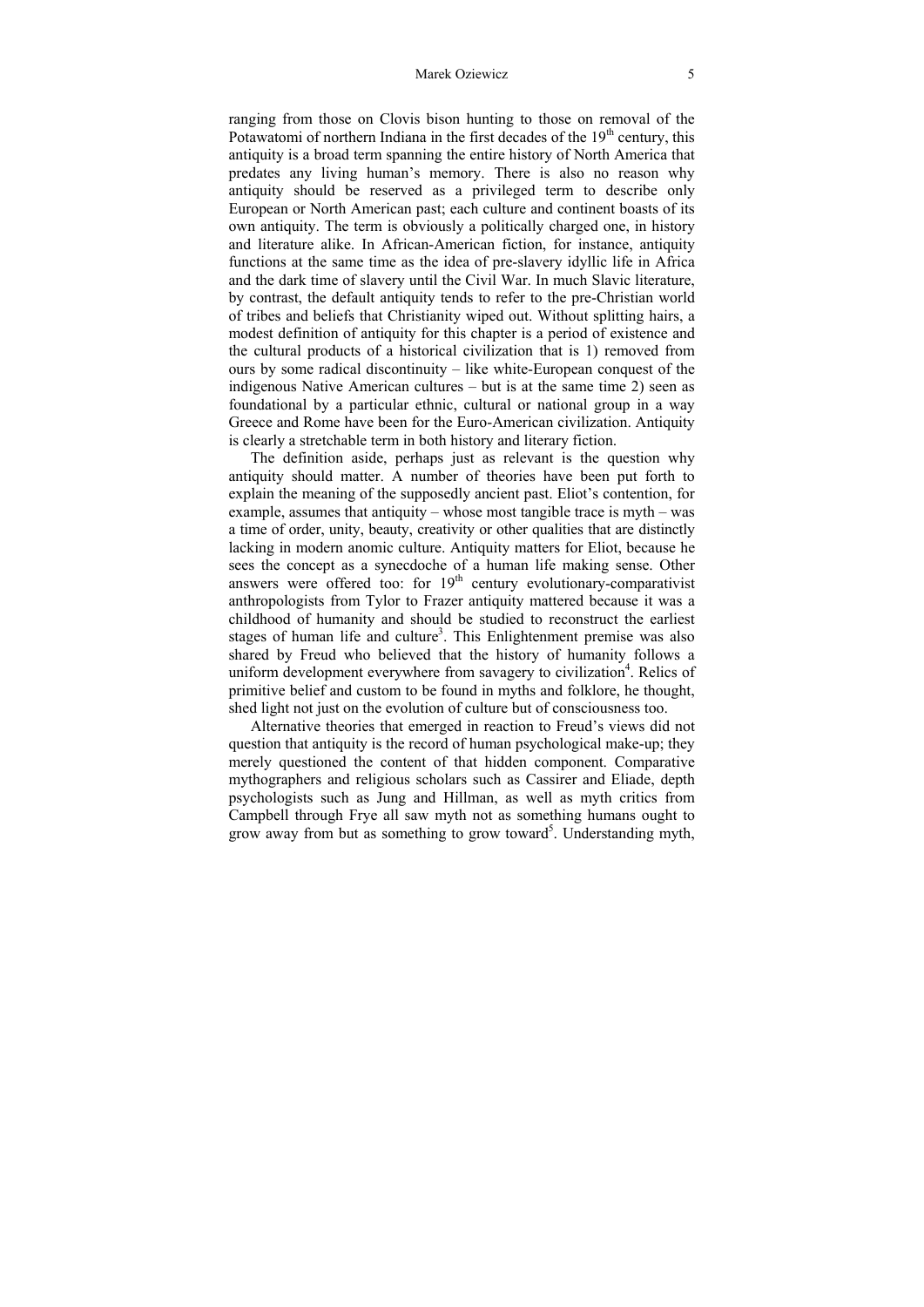living myth, or perhaps even recreating myth through art became the highest aspiration, a sign of maturity rather than infantile arrested development, in some cases – a lifeboat for crossing life's stormy waters. This was nowhere more evident than in the field of fantasy where myth and the antiquity it spoke of became the subject of Romantic admiration.

Although both Jung and Freud shared a focus on how ancient patterns shape modern human's behavior, perhaps the most antiquity-centered ethno-psychological theory to date has been the hypothesis of collective amnesia put forth by Immanuel Velikovsky. Much less known but even more widely contested than the theory of primordial urges proposed by Freud, Velikovsky's hypothesis also deals with what has been suppressed, even though he identifies the suppressed differently. "Freud was nearly correct in his diagnosis when he wrote that mankind lives in a state of delusion," Velikovsky declares, "but he was unable to define the etiology [... and] the nature of the traumatic experience" (Velikovsky 1982: 33). According to Velikovsky, the great trauma of humanity is not the suppressed desire of patricide and incest, but the suppressed trauma of repeated near-extinctions of the human race as a result of great cosmic catastrophes. In a series of best-selling books – starting from *Worlds in Collision* (1950) through his magnum opus, the posthumous *Mankind in Amnesia* (1982) – the Russian-born omnibus scholar collected impressive evidence, based largely on comparative mythology, to suggest that our planet, within the historical memory of human societies, has been subject to numerous cosmic disasters on a global scale. Supposedly recorded by all ancient civilizations as "wars in the celestial sphere" (Velikovsky 1950: vii), these cosmic events "were either accompanied or caused by shifting of the terrestrial axis or by a disturbance of the diurnal and annual motions of the earth" (Velikovsky 1955: 263-4), which led to hurricanes, rain of meteorites, floods and earthquakes. Time and again, these upheavals almost wiped out the entire human race.

Provocative yet circumstantial and lacking hard evidence,Velikovsky's mytho-historical cosmology has been rejected by the scientific community<sup>6</sup>. Nevertheless, in the light of such happenings as the still unexplained Tunguska event or the Chelabynsk meteor that crashed into Russia in February 2013, it is not unthinkable that similar events did happen in the past, even if on a smaller scale than Velikovsky suggests. Specific dates and scale aside, Velikovsky's theory is perhaps most interesting when he considers to what extent near-extinction events might have become part of the human unconscious. Here, at least, he speaks not as an amateur astronomer or an armchair world historian, but as a trained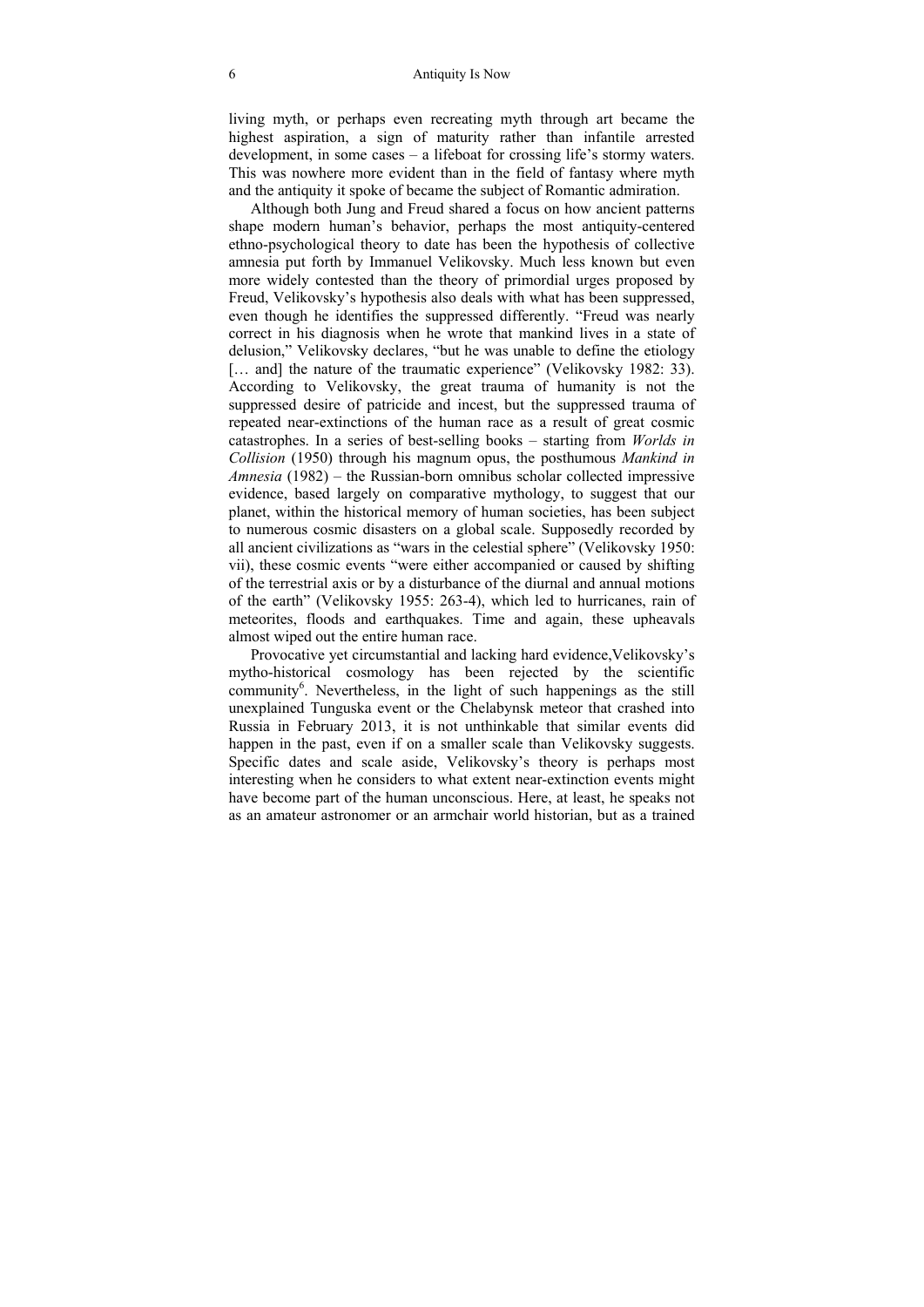professional with long clinical experience. Already in *Worlds in Collision* Velikovsky claimed that

[t]he memory of the cataclysms was erased, not because of lack of written traditions, but because of some characteristic process that later caused entire nations, together with their literate men, to read into these traditions allegories or metaphors where actually cosmic disturbances were clearly described. (Velikovsky 1950: 302)

This insight grew into his last book, *Mankind in Amnesia*. Taking as a starting point the claim that all modern humans are "descendants of the survivors, themselves descendants of survivors" (Velikovsky 1955: 264), Velikovsky claims that the dark anxiety that plagues humans is the fear of a cosmic catastrophe. This fear – whose manifestations range from Celts' anxiety that the sky would collapse on their heads to stories about the end of the world found in all world religions – has analogs in two common phenomena encountered in psychiatry. One is partial amnesia, the erasure of painful experiences from conscious memory. The other is psychological scotoma: an inability of the afflicted individual to recognize certain phenomena or situations though they may be obvious to other persons (Velikovsky 1982: 10). Velikovsky applies these reactions to all humanity and argues that the traumatic memory of past catastrophes – what today would be treated as post-traumatic stress disorder – has been imprinted in the human collective mind, in which it was suppressed and pushed into the darkest recesses of the unconscious. Because any trauma produces two related reactions – endeavors to remember or relive it and endeavors to forget and erase it – Velikovsky's mankind in amnesia is caught up in a conflict it cannot resolve. The "repetition compulsion" to relieve the terror and anguish associated with near-extinction explains, according to Velikovsky, some of the human propensity to violence, factual or imagined. The denial reaction, in turn, offers a new perspective on the post-Enlightenment hostility to myth and on the evolution of Western science, whose development Velikovsky sees as "a codification of the oblivion" (43). From Aristotle's cosmology based on "astronomical uniformitaranism" (52) and designed to eliminate the possibility of planetary near-collisions in a rational and predictably-moving universe through Darwin's evolutionism based on ascribing all changes in the natural world to a very slow evolution over millions of years and predicated on the assumption about the peaceful history of the Earth, much of Western science, as Velikovsky sees it, appears as a large-scale attempt to reassure humanity that the universe is rational and predictable, that the planet we live on is not an accident-prone vessel, and that cosmic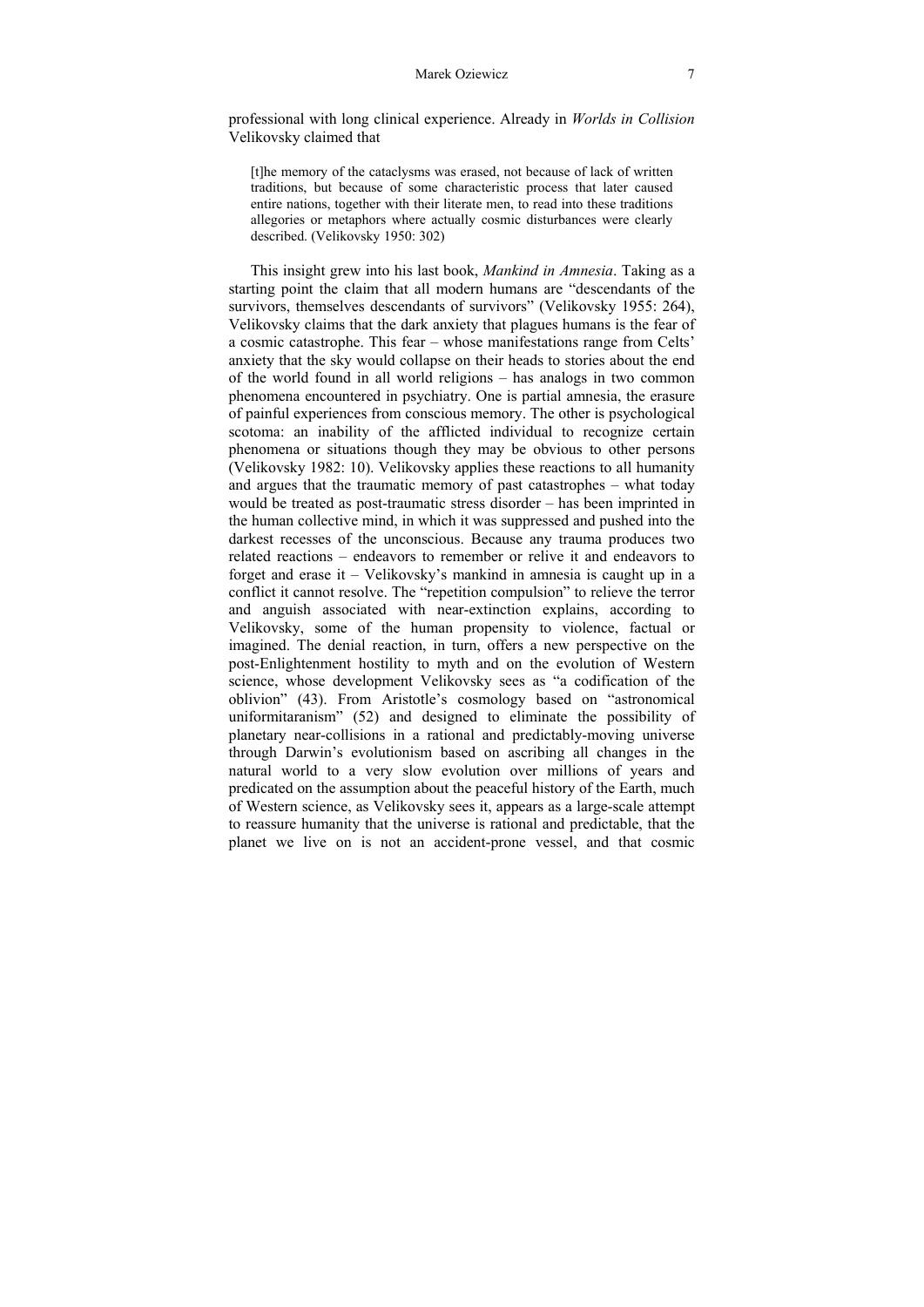catastrophes are so improbable that they do not need to be considered. If Velikovsky were alive, he might also see the current denial of the ongoing environmental derailing as part of the same post-traumatic inhibition.

How does all this relate to contemporary speculative fiction in general and young adult fantasy in particular? The connection, I believe, is profound and operates on many levels. For one thing, like Freud, Velikovsky claimed that suppressed memories of trauma lead individuals and groups toward a repetition or recreation of the traumatic experience. If so, might this be one reason behind the rise of apocalyptic imagination that permeates so much of modern fantasy and science fiction? Tolkien was certainly not the only author of speculative fiction who stressed that he always had "a sense of recording what was already 'there,' somewhere; not of 'inventing' " (Tolkien 2000: 145). Middle-Earth, he claimed, was "not an imaginary world" (239).

Even if one rules out the possibility of a collective suppressed trauma, another connection between antiquity and speculative fiction is that the latter is an attempt to speak for the former. Virtually all psychological theories proposed in the  $20<sup>th</sup>$  century share a fear or hope that antiquity is far from gone. Whereas genetics sees human individuals as carriers of ancient genetic codes, psychology asserts that individuals and societies alike are motivated by invisible psychological drives rooted in archaic situations. Antiquity thus trickles down to the present not just through our genes but also through the human unconscious. It comes alive through our artistic creations, especially those that recreate mythic stories. That is why, according to Attebery, the history of literary fantasy is

a history of mythopoiesis, modern myth-making – though fantasy 'makes' myth only in the sense that a traditional oral performer makes the story she tells: not inventing but recreating that which has always existed only in performance, in the present" (Attebery 2014: 4).

Both levels are mutually reinforcing and activate experiences in the other sphere: the unconscious in myth, and myth in the unconscious. For psychologists who wrote about the unconscious – often using myths to support their cases – as well as for scholars who wrote about myth and literature, the antiquity that modern people confront in their own souls and in art is thus a tangible presence that requires attention. In other words, antiquity, in its remembered and forgotten aspects, is an important component of the present. It has implications both for the creative process and for the reception of literature, especially speculative fiction.

Like psychology, speculative fiction strikes at the "control belief" foundational to modern science, and does so especially in its questioning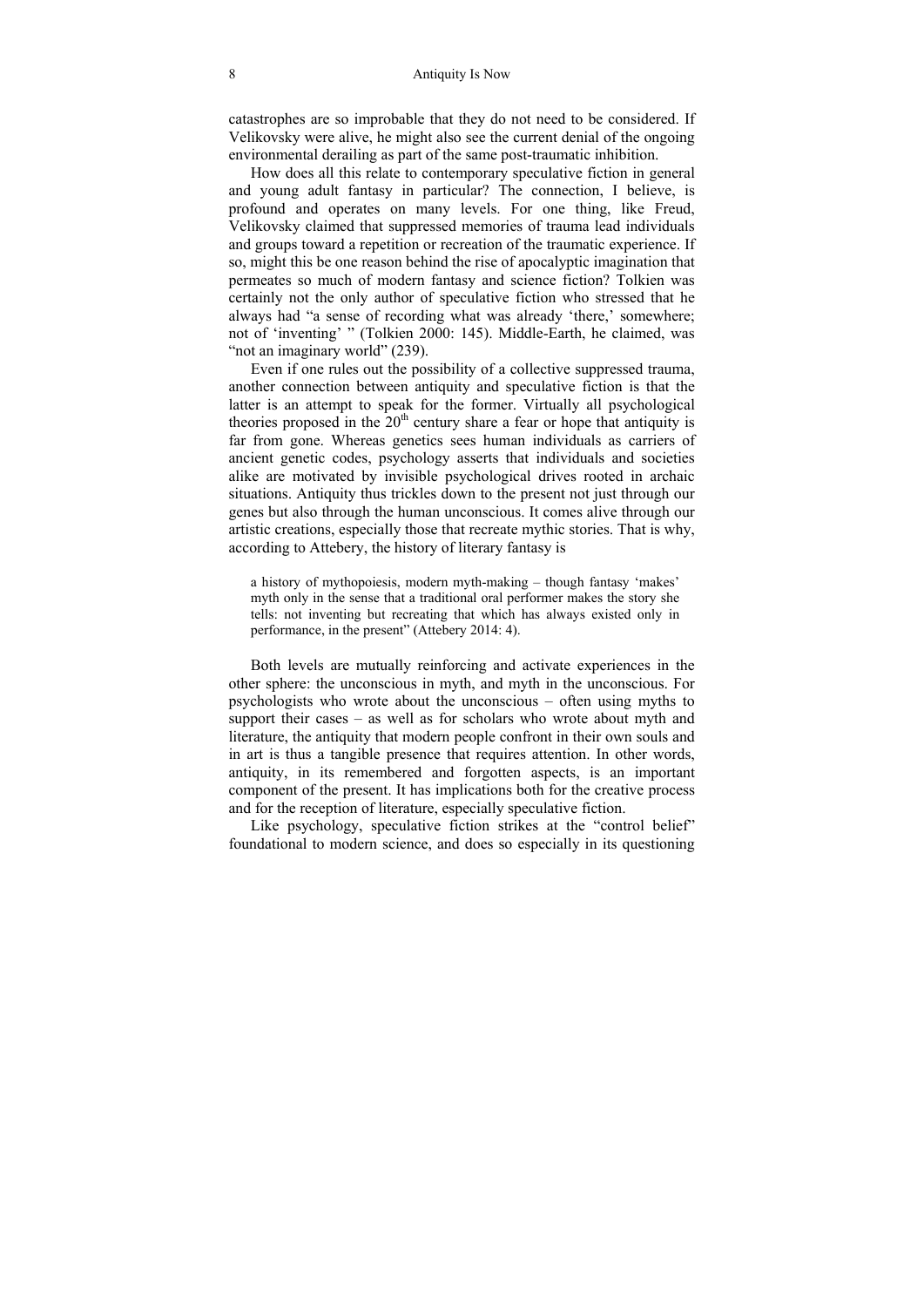#### Marek Oziewicz 9

of the narrow confines of the real. By focusing on the possible or thinkable, science fiction, fantasy and other speculative genres create mental spaces where the reader is free to consider alternative ways of seeing the world, remembering it, or interacting with it. Although not all speculative fiction is explicitly based on myth, most of its genres use the mythical method to achieve their effects and create worlds where elements of the past, present and future coexist seamlessly. In allowing this particular confluence, speculative fiction plays a unique role as a modern mouthpiece of myth. Although it does not tell timeless stories, speculative fiction offers narratives that invite the reader to consider the "antiquity is now" concept as a real possibility.

There are at least three general types of antiquity particularization in speculative fiction, two of which may be seen as strands of the mythical method. The first strategy, which I will not discuss here, is setting the story in historical or imagined antiquity that has no relation to the reader's present. Nancy Farmer's the Saxon Saga – a mythopoeic fantasy trilogy set eighth century Anglo-Saxon England, Celtic Scotland, and Viking Scandinavia – and Harry Harrison's West of Eden series – an alternative history science fiction set in the late stone age America, in which the dominant intelligent species are dinosaur-evolved lizards – are two of the many examples for this category of historical and para-historical speculative fiction.

The other two strategies of antiquity particularization can be found in fiction whose settings may be contemporary or historical, but where antiquity is embedded in the narrative so as to create a link between the past and the present. The first strategy, which I propose to call *ancient locations*, is to devise certain places where antiquity – seen as a kind of eternal reality – still exists, although it may be inaccessible except only by supernatural means. This includes Rivendell, Narnia, alternative or parallel worlds, worlds of gods, ghosts, and spiritual/nonmaterial presences. The other strategy, perhaps best captured by the phrase *ancient presence*, involves awakening modern characters to the realization that aspects of antiquity infiltrate their lives in the present. Conversing with ghosts in dreams or visions, fulfilling one's destiny through an act that was foretold in the past, time traveling to fix the present, discovering one's legacy, ancient forgotten wisdom, or places of power are all motifs that support this stepping outside of time. These two strategies are not exclusive and are often used simultaneously. Each is a broad pattern with so many variations that even a modest attempt to review them would burst the frame of a study much larger than this one. In the remaining part of this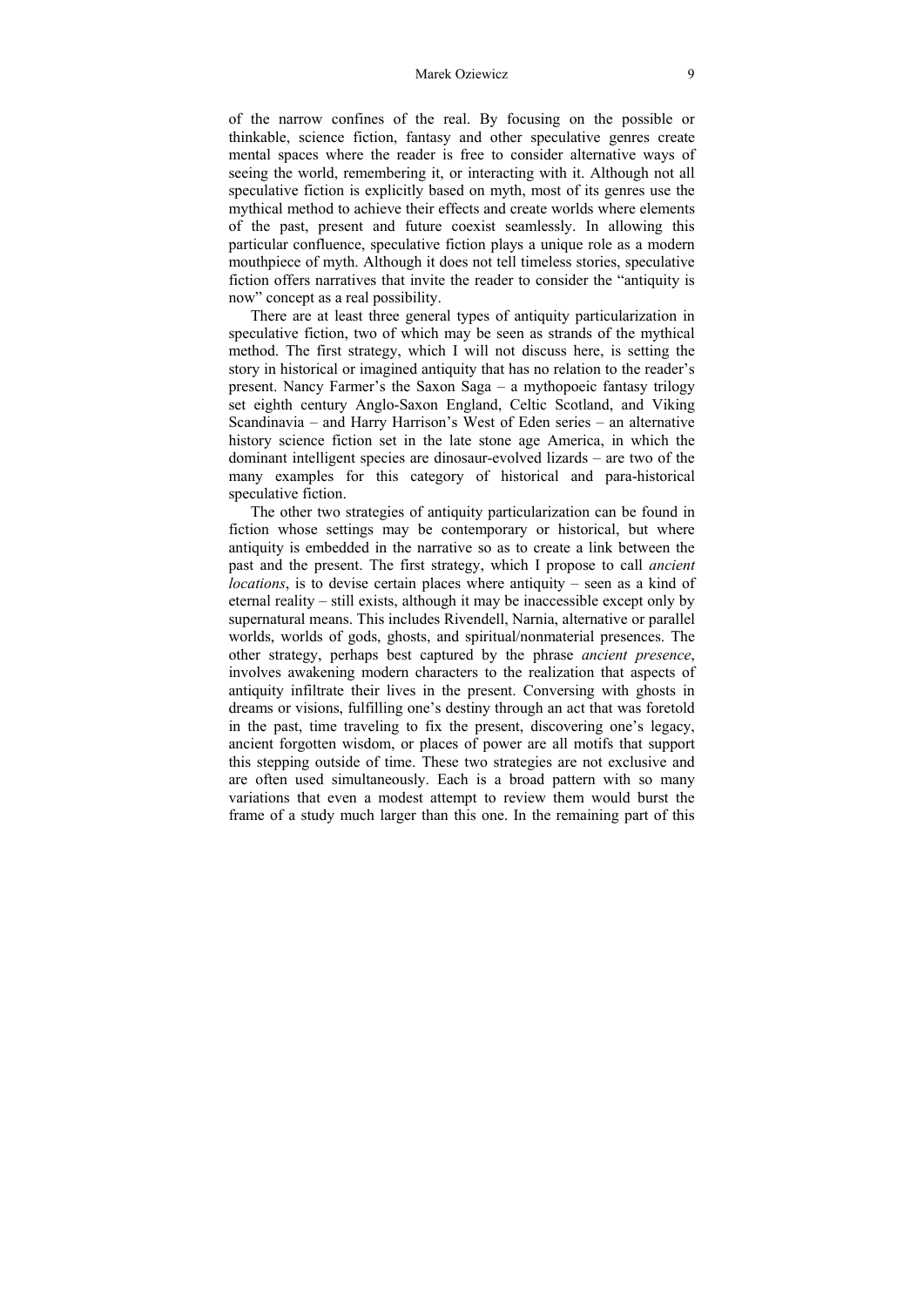chapter I thus focus on two selected framing devices representative of each strategy: the moving center and ancient wisdom.

The moving center is perhaps the most commonly encountered motif in the ancient locations strategy. In classic works of fantasy such as Tolkien's Lord of the Rings, Lewis' Chronicles of Narnia, or Alexander's The Chronicles of Prydain the moving center was usually one or another variation on the theme of thinning: the passing away of a higher and more intense reality and the loss of old richness. As the Third Age draws to a close, elves depart the Middle-earth and magic fades, leaving frail humans in charge and without supernatural help. Magical objects lose their power or are destroyed; magical places disappear or are sealed off; magical beings depart to another reality. The moving center in this traditional version is a representation of a fading Golden Age. More recent fantasy, however, has abandoned thinning. Instead, it has moved toward a conceptualization of the moving center as a secret dimension of the present: something that makes contemporary reality richer rather than diminished.

A good example of the use of this framing device is Rick Riordan's the Percy Jackson and the Olympians series. Starting with *The Lightning Thief* (2005), Riordan's series outlines the contemporary United States as an arena of conflict of ancient Greek gods, heroes, and titans. In the world of Percy Jackson, contemporary characters can literally encounter Poseidon strolling down the beach in New Jersey, Hades cruising through California, and Dionysus who happens to run a summer camp in upstate New York. All these gods did not simply immigrate to America. As the readers learn from Percy's Latin teacher Mr. Brunner – in fact, the satyr Chiron – it is the ancient and immortal center represented by these gods that has moved to America. "What you call 'Western civilization'," Chiron explains,

Do you think it's just an abstract concept? No, it's a living force. A collective consciousness that has burned bright for thousands of years. The gods are part of it. You might even say they are the source of it, or at least, they are tied so tightly to it that they couldn't possibly fade, not unless all of Western Civilization was obliterated. The fire started in Greece. Then, [...] the heart of the fire moved to Rome, and so did the gods. [...] They spent several centuries in England. […] And, yes, Percy, of course they are now in your United States. […] Like it or not […] America is now the heart of the flame. It is the great power of the West. And so Olympus is here. And we are here. (Riordan 2005: 72-3)

In Riordan's highly Eurocentric series, the moving center concept achieves more than just a recreation of the late  $19<sup>th</sup>$  century American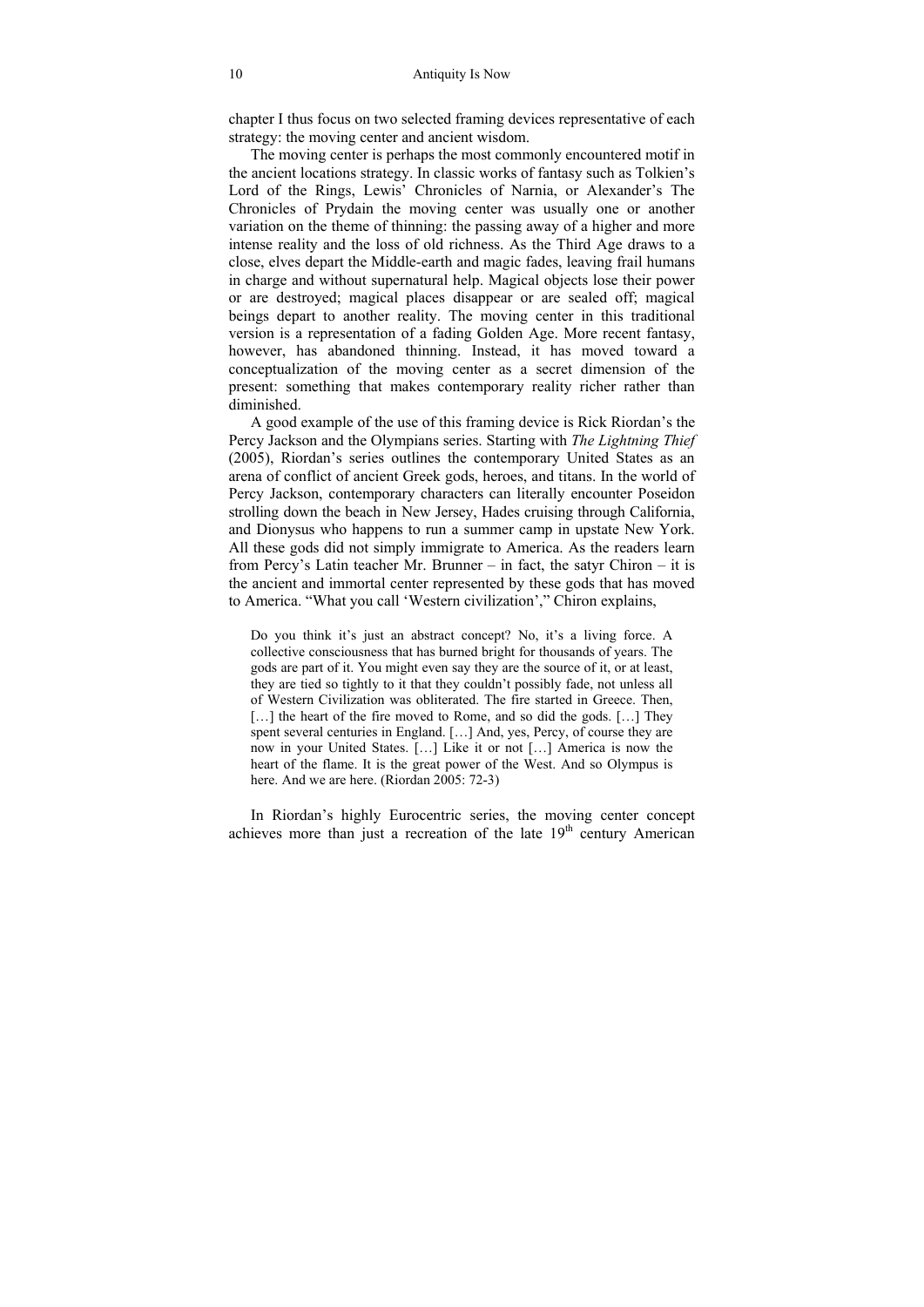#### Marek Oziewicz 11

claim that the United States is the new Rome of the world. By linking immortal Greek gods, "great beings that control the forces of nature and human endeavors" (67), with the metaphor of a traveling flame of Western civilization, it creates a connection between classical antiquity and contemporaneity as filtered through the eyes of a modern American teenage protagonist. Throughout the series Percy and his friends encounter a multiplicity of Greek gods, goddesses, supernatural creatures, monsters, and powers. All of them are both ancient and strikingly modern. For example, although Mount Olympus does look like an ancient Greek city, it is now located in New York, on the 600th floor of the Empire State Building and has a sleek modern zing to it. Its residents are ancient yet modern, taking advantage of everything offered by the past epochs but also by contemporary technology. Thus, Hades' palace guards include skeletons wearing Greek armor as well as Vietnam-era U.S. Marine uniforms; they are skeletons "from every time period and nation in Western civilization" (311). At the same time, the Kingdom of the dead is run efficiently through several departments, Mount Olympus has Hephaestus-TV, its streets teem with hawkers and flashy stores, and Zeus wears a dark blue pinstriped suit.

Antiquity in the Percy Jackson and the Olympians series is a world parallel to the mundane reality of the early  $21<sup>st</sup>$  century and inaccessible to most mortals. Nevertheless it is real, impacts the mortal world, and exists no matter whether people believe in these gods or not (68). The Greek mythology used as the underpinning of the series has no religious component, but instead is conceptualized through power. Ancient gods reside where the center of power is.

This trope informs not just literary fiction but a number of recent blockbuster movies: fantasy and science fiction like *Thor* and *The Avengers*, as well as contemporary realistic fiction. For example, in the political thriller *Olympus Has Fallen* (2013), Olympus is a code name for the White House, which in turn is a synecdoche for the center of the Western civilization. Although there are no literal gods involved, the potential fall of the White House is projected to entail a thermonuclear annihilation of the United States and with it, in a domino effect, a global war across the planet that would likely end Western civilization. The links between the White House as the center or modern Olympus and Greek mythology are reinforced on multiple levels. For example, the fail-safe deactivation system of nuclear warheads is called Cerberus. The ultimate threat in the movie is that if the terrorists take over Cerberus, they would turn it from being a guardian of world peace to a dog of war.. When in the concluding sequence of the movie the President declares, "Our foe did not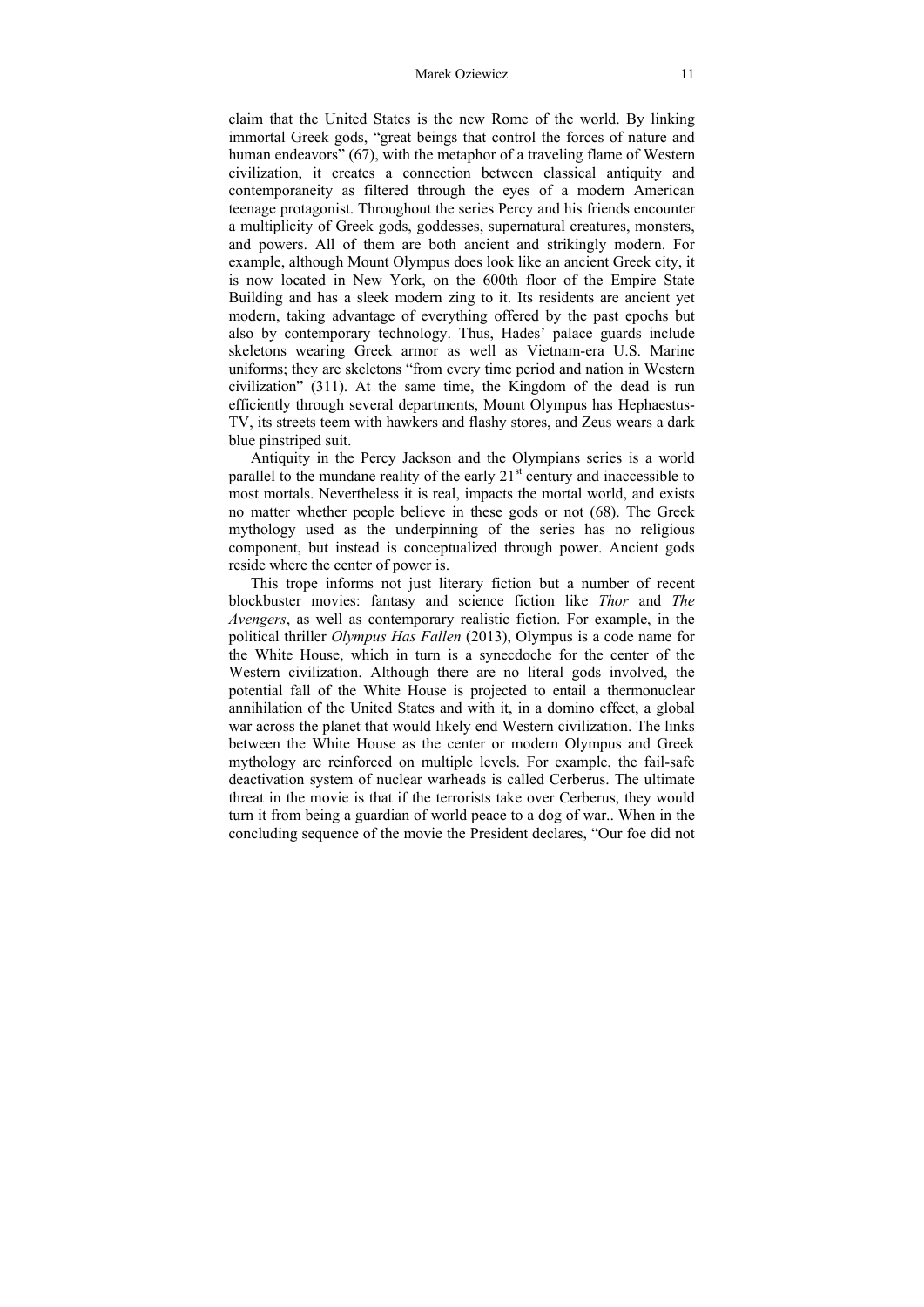come only to destroy our things or our people. They came to desecrate a way of life. To foul our beliefs, trample our freedom. And in this not only did they fail. They granted us the greatest gift: a chance at our rebirth. We will rise, renewed, stronger, and united. This is our time. Our chance to get back to the best of who we are" (np), the underlying assumption is that Olympus can never fail. It will not, the film proclaims, because it stands for values that transcend time and are the lifeblood of Western civilization.

The moving center motif does not need to be triumphalistic or Caucasian, though. Unlike in Riordan's series, it can come with a multicultural slant. Such is the case, for example, in Neil Gaiman's *American Gods* (2001). While Riordan's world is a playground for a handful of Greek gods who are as powerful now as they used to be millennia ago, Gaiman's picture is more complex. On the one hand it expands the trope of the moving center to encompass all religions and cultural traditions of the world. On the other, while it still accords America a status of a special place, the narrative makes it clear that "the center is not a stable place for anybody" (Gaiman 2001: 342). Gods rise and fade as human beliefs change and there is nothing special about Greek gods. Thus Gaiman's mythological and religious America is a land littered with forgotten gods who arrived in the New World with immigrants from different cultures and religions, many of them long before Columbus. "This country has been Grand Central for ten thousand years or more," explains Mr. Ibis – the Egyptian god Thoth. "The folk who brought me here came up the Mississippi [... t]hree thousand five hundred and thirty years ago" (153). Although all these gods can still be found in America, they coexist uneasily with one another and grow weaker as the belief in them fades from human memory. Some gods adapt to the new situation: Horus "spends all his time as a hawk, eat [ing] roadkill" (162), Thoth and Anubis live undercover in Cairo, Illinois, running a funeral parlor, and the Queen of Sheba works as a prostitute in Las Vegas. These gods have accepted the inevitability of change and their eventual demise – as did good-hearted Thor who blew off his head in Philadelphia in 1932. Others, like the Norse god of knowledge and wisdom Odin, who is incarnated in the body of a cynical con man Mr. Wednesday, travel across America to rally the old gods to one final stand. Like Mr. Nancy – the African god Anansi – they believe that the forgetting should not have happened and that they must fight for recognition and worship. "Our kind of people," muses Mr. Nancy,

we are […] *exclusive*. We're not social. Not even me. Not even Bacchus. Not for long. We walk by ourselves or we stay in our little groups. We do not play well with others. We like to be adored and respected and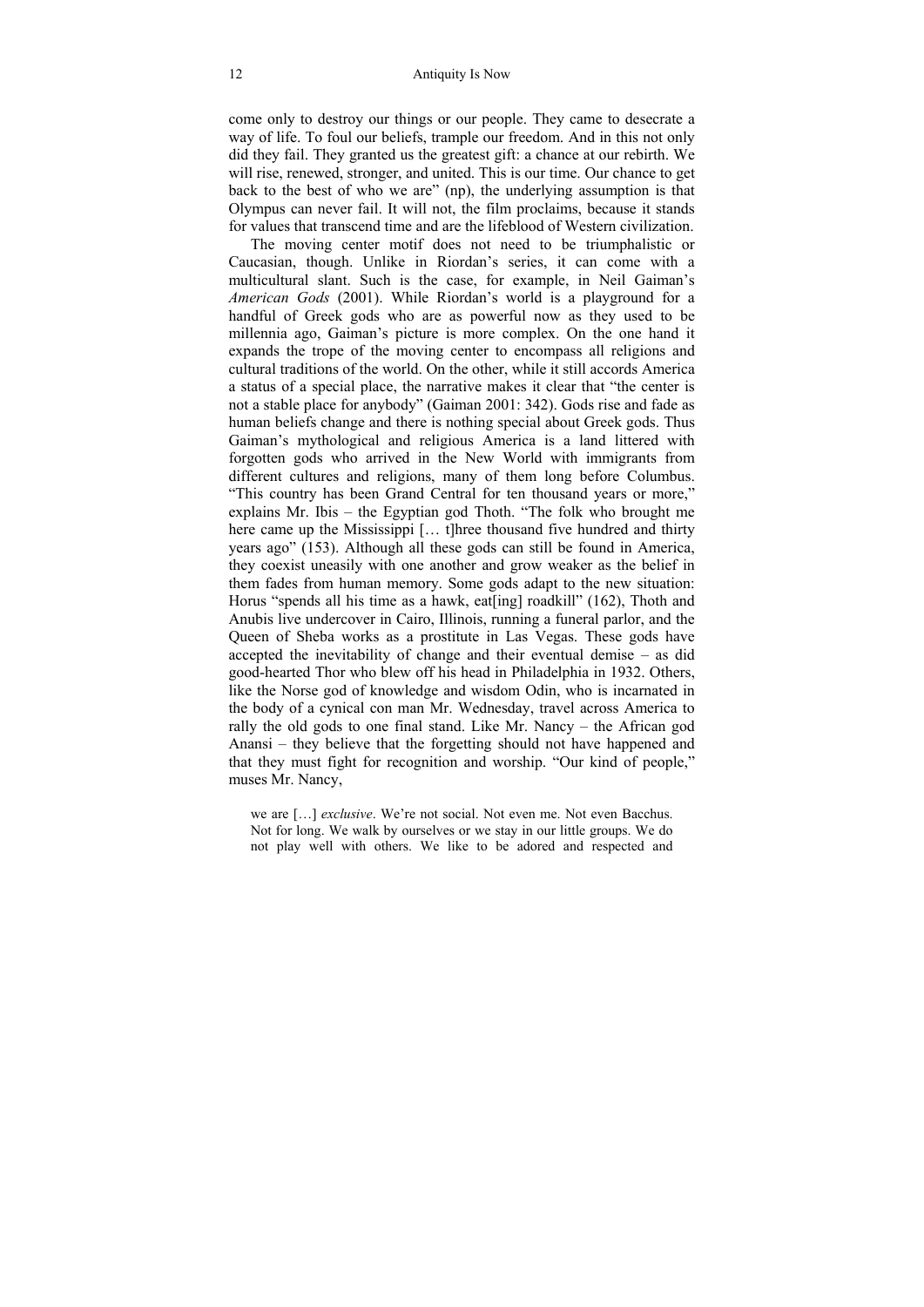worshipped […]. We like to be big. Now, in these shabby days, we are small. (342)

Throughout *American Gods* Mr. Wednesday presents the religious change in America as building up toward an inevitable impending war between old and new gods. None of them are immortal, but all vie for human attention. "We may not die easy and we sure as hell don't die well, but we can die," Mr. Wednesday admits. "If we're still loved and remembered, something else a whole lot like us comes along and takes our place and the whole damn thing starts again. And if we're forgotten, we're done" (301). Thus the greatest danger to old gods is the snowballing rise of new high-tech gods of modern life clustered around "growing knots of belief" (107) and new technologies: the credit card, freeways, internet, telephone, radio, hospital, television, plastic, and neon. "Proud gods, fat and foolish creatures, puffed up with their own newness and importance" (108), they are eager to replace the old gods. What they do not realize though, is that the entire conflict has been engineered by Loki and Odin who long for a mass blood sacrifice and chaos that would restore some of their lost powers (416). Although the novel ends with a peaceful resolution – despite mutual grudges and animosities the war among gods is averted – what remains is perhaps an even more painful realization that America is "a land that has no time for gods" (349). Old gods and new gods are ultimately in the same camp; their enemy is the fast-paced civilizational change that America embodies.

Besides using the trope of the moving center that draws gods and beliefs from other parts of the world and across time, Gaiman reinforces the "antiquity is now" concept in at least two ways. First, he presents multicultural America is a "televisual wasteland" (135), much like Eliot's modern wasteland, which needs the saving power of mythic belief to make it meaningful. For Gaiman it matters less whether this mythic belief is vested in the Slavic god Czerbobog or in the modern credit card; what matters is the strength of that belief. This emotional intensity, Gaiman suggests, is a quality that has accompanied all religious beliefs of humanity. It is that part of antiquity that carries over from one generation to another. Second, Gaiman suggests the existence of places of power that help people connect to what is both ancient and transcendent. In *American Gods* most of these places of power are recognized in the supremely American concept of a roadside attraction. Either natural formations or places that in some other way are seen as special, roadside attractions are locations that people, unconsciously, identify as "some focusing point, some channel, some window to the Immanent" (92). Like Cathedrals or stone circles in Europe, so too roadside attractions in America are places